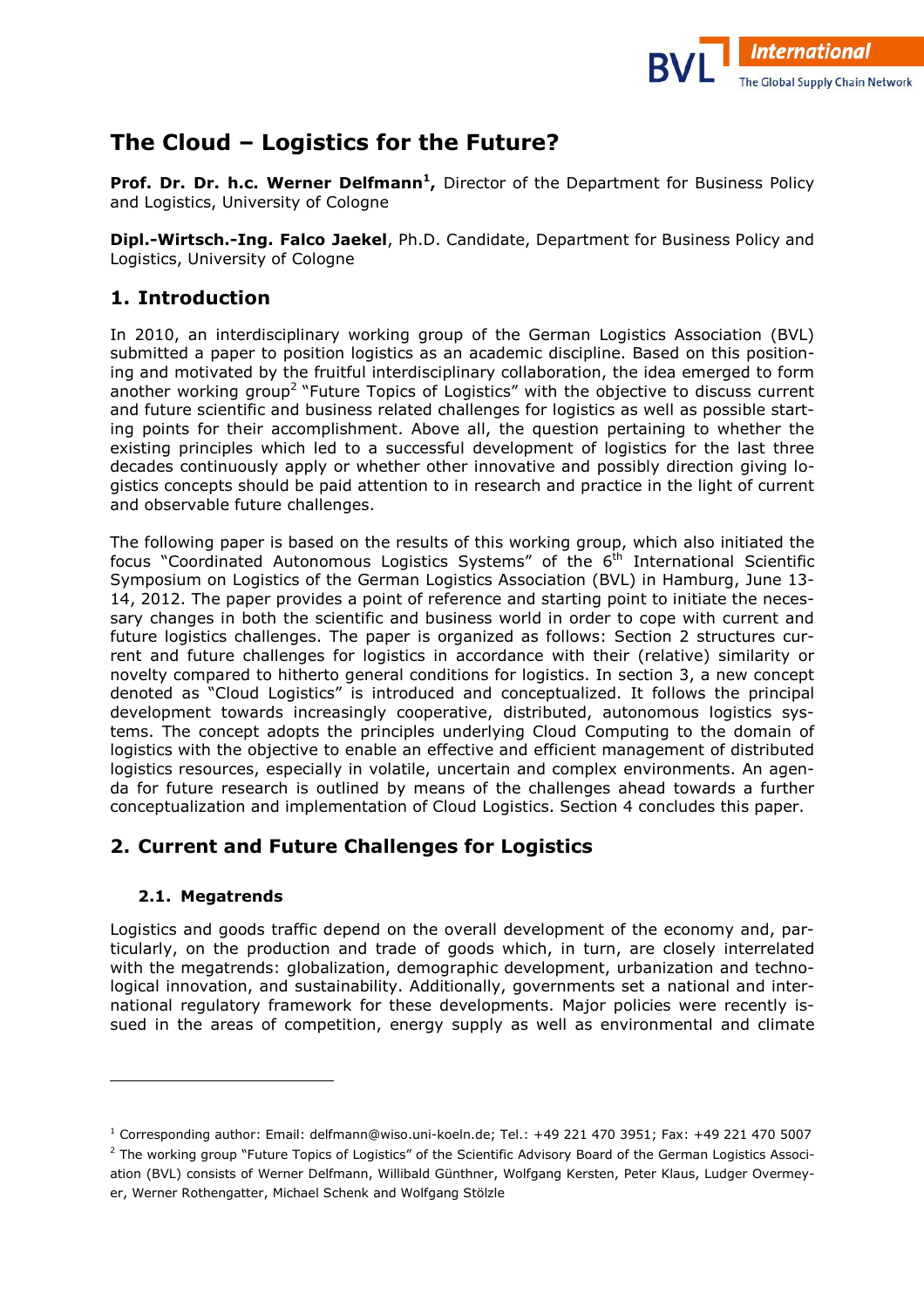protection. In order to derive the current and future challenges for logistics each megatrend and its influence on logistics is discussed in the following.

**International** 

The Global Supply Chain Network

#### *Globalization*

Globalization describes the process of an increasingly integrated economy in which the procurement, production and distribution of goods are distributed globally with the objec) tive to exploit differences in labor and resource costs, tax or regulatory conditions. The associated increase in the division of labor raises returns of scale and scope and requires (costs) efficient and effective logistics systems. Decreasing transaction costs, in particular for transportation and communication services, in conjunction with stable political conditions, technological development and cheap labor lead to highly dynamic growth in the "BRIC"<sup>3</sup> countries over the last two decades. Despite the recent financial and economic crises, a reversal of the globalization process is only to be expected in case of a drastic change in international political relations. In fact, the endogenous development trend emphasizes a continuation of the globalization process, yet, with lower dynamics for two reasons: First, a fraction of recent growth was attributed to a "globalization bubble" due to unrealistic expectations of returns resulting from globally distributed production networks. Second, returns of scale and scope from globalization are expected to diminish due to an increased development of international locations.

*Relevance for logistics:* The process of globalization, especially geographically distributed division of labor involves a high number of entities (individuals and organizations) and results in multi-staged, usually highly integrated, logistics systems with "*potentially more delay points, [...] and hence [...] need for greater coordination, communication, and monitoring."* (Manuj & Mentzer 2008) Christopher & Lee (2004) further emphasize that "[m]*anaging supply chains in today's competitive world is increasingly challenging. The greater the uncertainties in supply and demand, globalisation of the market, shorter and shorter product [...] life cycles, and the increased use of manufacturing, distribution and logistics partners resulting in complex international supply network relationships, have led to higher exposure to risks in the supply chain."* Moreover, the global performance of logistics systems, in terms of costs, quality and time, increasingly depends on local conditions as local economic, political and environmental disruptions can cause global reper) cussions due to integration. To summarize, due to globalization logistics gains in overall importance, but at the same time it is also a critical driver for increased external volatility, uncertainty, and complexity which adversely impacts logistics systems.

#### *Changing Demographics*

The global population is projected to continue to grow: from 6bn in 2008 to 8.7bn in 2030. Yet, this growth is not uniformly distributed across regions. The highest growth rates are forecasted for Africa (+55%), Asia (+24%), and Latin America (+23%), India will likely be the most populated country by 2025 if projections become reality (+28% compared with 2008) (Kritzinger et al. 2010). On the other hand, in some developed countries the population stagnates or shrinks and a demographic shift towards a growing elderly population is expected due to declining fertility rates and increased life expectancy, for example, in Japan or Germany. Nevertheless, projections about population growth are significantly dependent on assumptions about migration movements as well as the progress in the prevention and treatment of HIV/AIDS (United Nations, Department of Economic and Social Affairs, Population Division 2009).

*Relevance for logistics:* A growing world population implies increased economic activity in terms of the production and distribution of goods, which results in a growing demand for logistics services and underlying infrastructure. In particular, the projected population

l

<sup>&</sup>lt;sup>3</sup> BRIC = Brazil, Russia, India, and China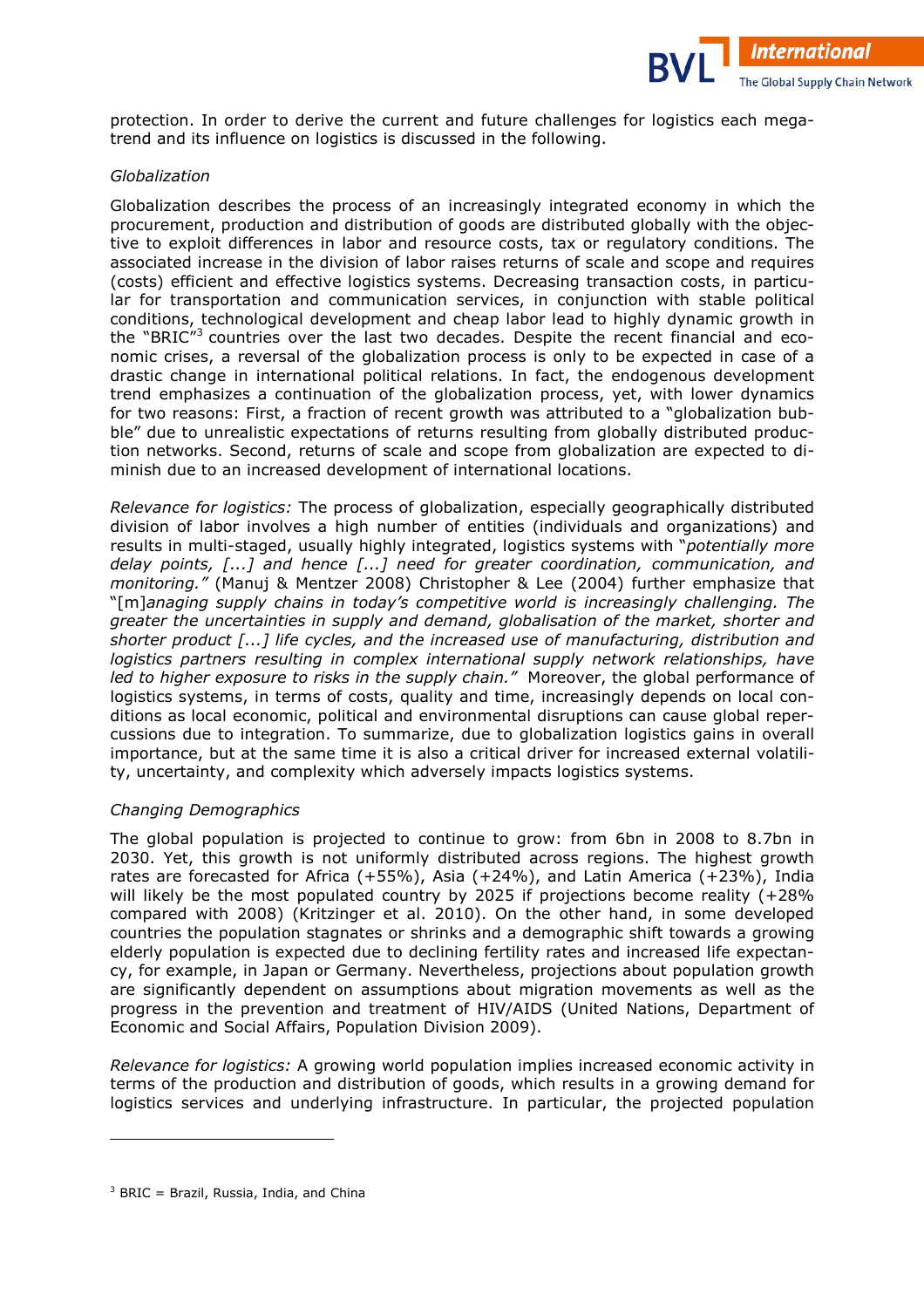growth in currently developing and emerging regions requires a comprehensive development of local infrastructure, such as harbors, rail and road networks, in order to be able to meet people's needs. Despite this general growth opportunity, producing and distributing goods in these regions entails significantly higher uncertainty than in developed countries due to the potential lack of strong governmental institutions to enforce property rights. Simultaneously in the developed countries, the physiological limitations of an aging population will change the quality of the demand for logistics services, for example, frequent home delivery of perishables may be necessary.

**International** 

The Global Supply Chain Network

#### *Urbanization*

Approximately half of the world population is currently living in cities. By 2050, this share is expected to increase to two-thirds globally and to  $84\%$  (72% in 2007) in Europe and 90% in China (United Nations, Department of Economic and Social Affairs, Population Division 2008; European Commission: Directorate-General for Energy and Transport 2009). In the developing and emerging countries, migration to cities led to the development of so called "megacities", for example Shanghai: the population has doubled over the last 50 years and has currently reached 15.7mn citizens, and is projected to reach 19.4mn citizens by 2025 (United Nations, Department of Economic and Social Affairs, Population Division 2008). Thus far, these cities developed rather uncontrolled which led to a high spatial expansion. In order to be able to satisfy the needs of the citizens living in these large cities, a turn towards sustainable urban development concepts is required such as polycentric development along pre-defined axes. Along these axes public transport will serve as the primary means of transportation. Shanghai, for example, has adopted this policy earlier than other cities and has developed a metro system along these axes which is the longest in the world today and is expected to consist of 22 metro lines in 2020.

*Relevance for logistics:* Continuously growing cities increase volatility, uncertainty, and complexity for logistics systems due to, for example the overwhelming amount of economic actors and their interactions. The efficient distribution of goods becomes challenging due to unforeseeable traffic conditions while the number and frequency of home deliveries increases simultaneously. Urban development along pre-defined axes facilitates an efficient flow and distribution of goods through utilization of out of town consolidation centers to avoid unnecessary traffic congestion. Already today, logistics service providers collaborate with local authorities to conceptualize and pilot new urban development policies, for example DHL started a pilot in Dubai (DHL Solutions & Innovations 2011). Like) wise, the program "Future of Mega Cities" supported by the Federal Ministry of Education and Research (BMBF) focuses on developing sustainable urban development policies, especially pertaining to energy- and climate efficient structures (Federal Ministry of Education and Research (BMBF) 2012). Besides these infrastructural challenges in megacities further challenges arise in already "fully" developed cities, for example Hamburg. The increased turnover of goods in the harbor and the associated in and out flows towards the hinterland reach the capacity limits of existing infrastructure. However, due to spatial constraints infrastructure cannot be further developed in these cases but rather has to be used smarter, i.e. more efficiently.

#### *Technological Innovation and Digitalization*

Innovation, especially technological innovation over the last decades, has led to significant productivity improvement and, thus, to economic growth increasing trade volumes and associated logistics activity. Whereas incremental technological innovation has been predicted with some reliability, for example Moore's law, radical disruptive innovations have not so, consider the introduction of the first transistor. This implies that discussions about future technological trends are highly speculative. Nevertheless, Nefiodow (2006) a futurologist, predicts above all technological innovations to happen in the areas of bio or nanotechnology, medical devices, assisting systems, energy and environmental engineering, networks and information technology, knowledge society, and social networks. In the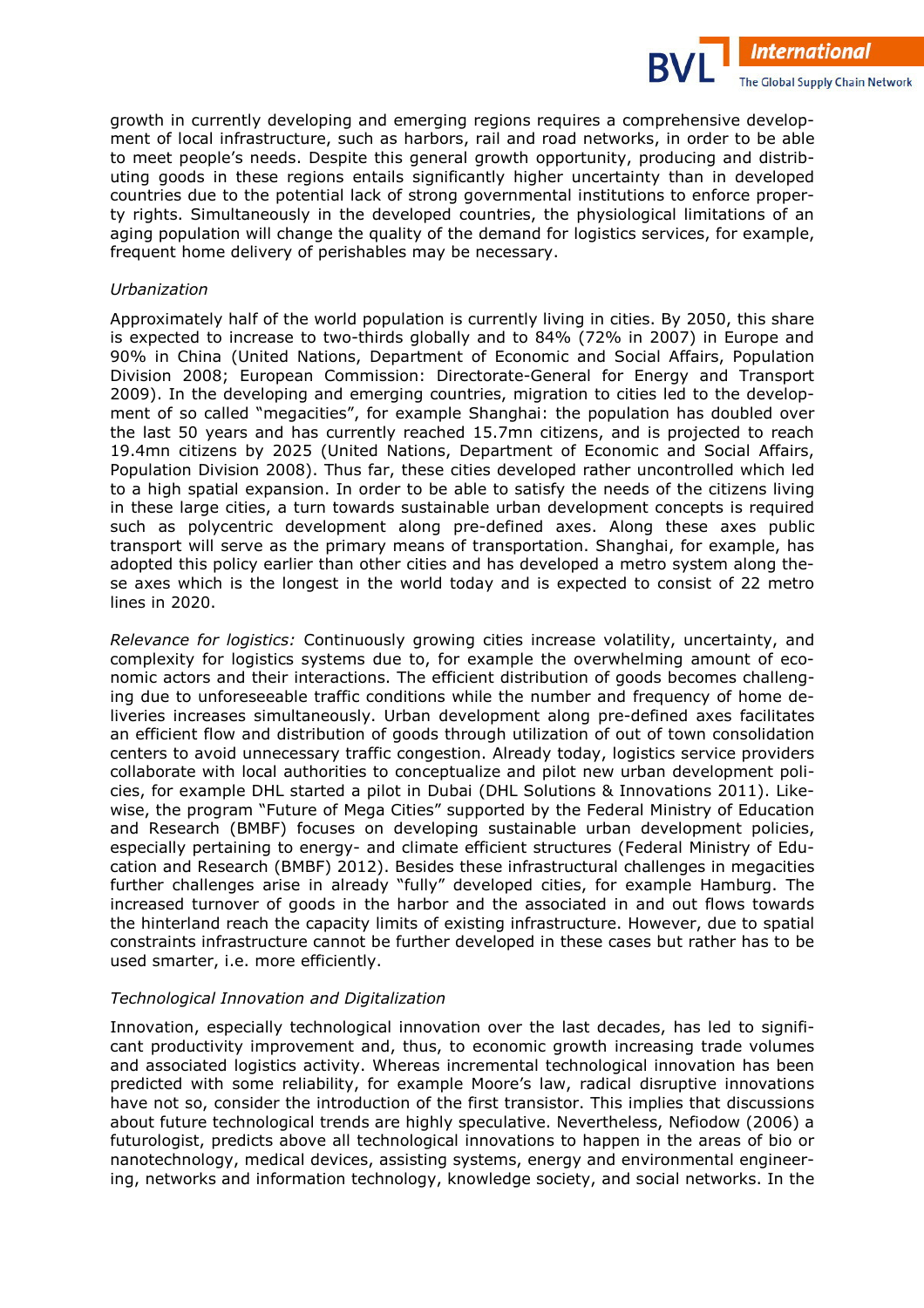field of energy and environmental engineering, the main challenges can be described with some certainty, namely increased resource efficiency and use of renewable energies. However, so far it remains uncertain whether alternative energy sources such as wind, solar and geothermal heat or alternative (bio) fuels will prevail in the long-run. Similar uncertainties can be observed with regard to transportation technologies pertaining to reducing the emission of greenhouse gases through, for example, electrical engines powered by hydrogen-oxygen fuel cells or batteries. Thus, policy and decision makers face difficult assessments on which technology to invest in.

**International** 

The Global Supply Chain Network

Technological innovation has also been the enabler for a new recent trend: digitalization. The physical world becomes increasingly digitized. Objects, processes and information are modeled and stored digitally. Examples are: Google literally taking a photo of the "whole" world accessible over the internet as "Google Earth", manufacturing and business processes using computer-aided-design (CAD) or enterprise resource planning (ERP) tools respectively, or digitization of books. As a consequence, gradually a parallel –digital– world is created (Mattern 2003), which in turn results in an overwhelming and constantly growing amount of data as modeling becomes more and more detailed. Moreover, the overall amount of data is also increased by a growing number of physical objects that are able to generate data automatically as they feature tiny computers that are connected to the internet, for example, RFID tagged freight (International Telecommuni) cation Union (ITU) 2005; Fleisch 2010; Günthner & ten Hompel 2010). This concept is referred to as the "Internet of Things" (IOT). (Fleisch 2010), argues that *"the IOT is all about sensing the physical world."* It provides the infrastructure to measure the physical world cost efficiently. In other words, it bridges the media disruption in the "last mile" between the physical and virtual world. Sensing costs are continuously diminishing due to technologic innovations. Thus, when sensing costs fade, sensing efforts will increase in scope, frequency and richness of data (Fleisch 2010). For example, Google Earth was initially released in 2005 providing satellite pictures only. In 2008, the service "Street View" was integrated providing detailed pictures on street level (richness). Over time, Street View will be available for more and more locations (scope) and pictures are likely to be updated more often (frequency). The pace at which additional data is generated has constantly increased so far and is expected to further increase. Despite that the amount of "smart" objects generating data is expected to grow even faster. Thus, questions pertaining to automatic data storage and processing will likely gain in importance.

*Relevance for logistics:* Technological innovation and digitalization influence logistics manifold. Shorter and shorter product life cycles, especially, of technology intensive products such as mobile phones, flat screen TVs, or laptops require logistics systems to adapt both more often as well as more quickly to new conditions. Technological innovation has contributed to lower costs and higher environmental efficiency, for example through improved routing, reduced aerodynamic drag, alternative fuels or more efficient engines. However, pertaining to fleet renewal policies, decision makers of logistics service providers face uncertainty about whether or not to invest in transportation vehicles with alternative propulsion systems as efficiency gains may not outstrip higher investment costs. Further, technological innovation and digitalization also change how logistics systems are designed and operated. The continuously growing amount of available processing power has been accompanied by research on and development of more and more sophisticated quantitative methods to solve, for example, complex routing problems, which in turn led to highly efficient logistics systems. While these system show good performance under stable condition, performance often declines sharply in case of disruptions, i.e. implying vulnerability (Tang & Tomlin 2008).

At the same time, logistics systems are operated and controlled in an increasingly automatic manner. The Internet of Things provides the conceptual background for this. Data collected from smart objects, for example from pallets equipped with RFID tags, are used as basis to control flows and events in the physical world. In order to allow for an efficient decentralized and partially autonomous control of systems the virtual world needs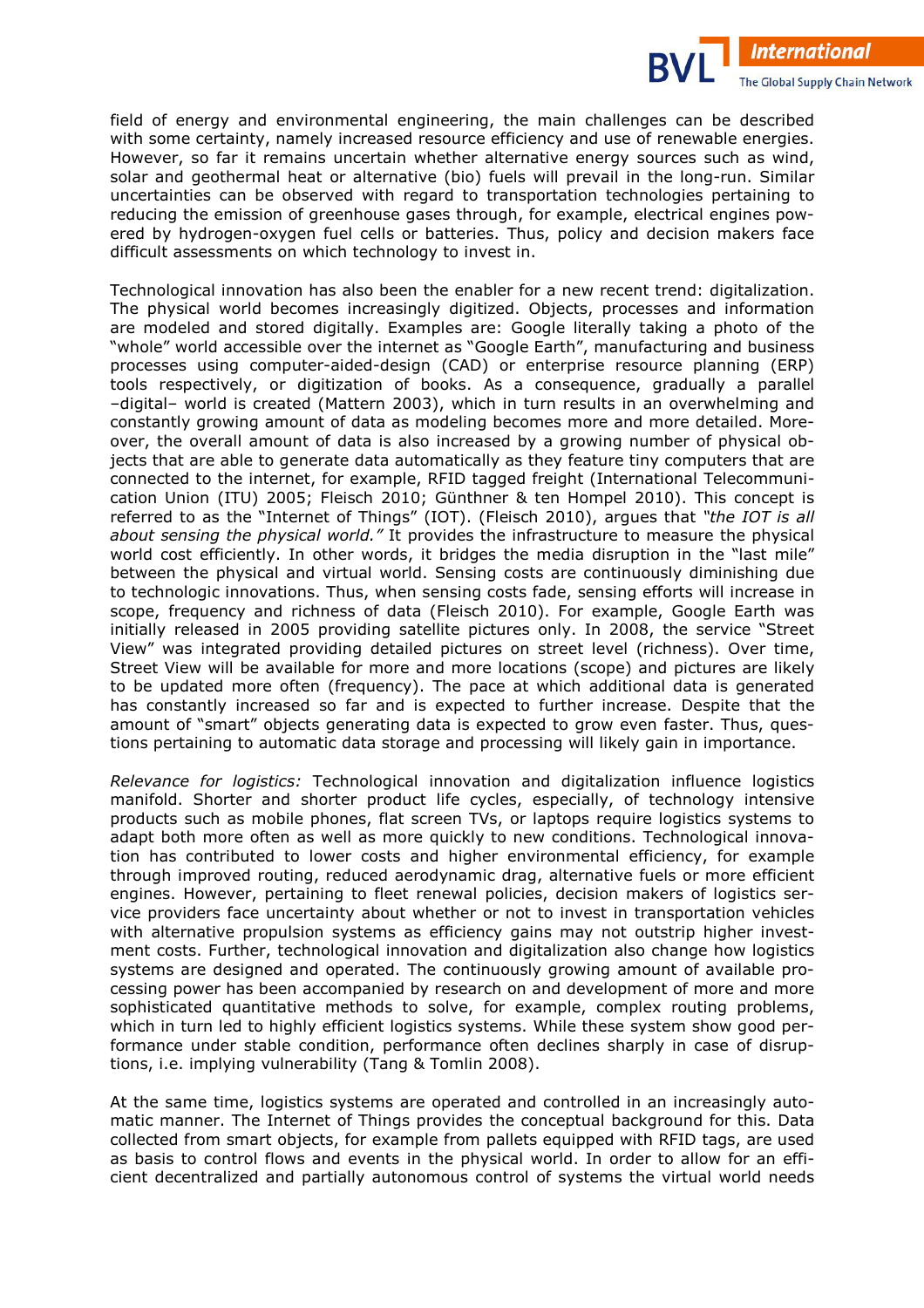to be closely synchronized with the events happening in the physical world to provide reasonable input data for control mechanisms as well as requires efficient protocols and rules to govern the large amount of (decentralized happening) interactions (CERP, Cluster of European RFID Projects 2008). Standardized interfaces and data structures are critical enablers for a decentralized system. Simultaneously, the amount of data collected and processed in logistics systems will constantly grow as the virtual image of the physical world increases in detail. As this overwhelming amount of raw data cannot be processed manually by humans, efficient automatic data handling and processing routines will be required to aggregate and present data comprehensible. In future, not only the amount of data as such but also the amount of data which needs to be protected against unauthorized access will increase disproportionately high. Resulting from this increase in data and growing number of interfaces between supply chain partners, data needs to be accessed from multiple entities in different contexts. Thus, an efficient interfaceindependent management of access rights is required allowing for granular discrimination in data access rights.

**International** 

The Global Supply Chain Network

Decentralized production structures (related to *intra-logistics*) can provide a conceptual template to approach these challenges, for example, by means of the specifications stipulated in the Electronic Product Code (EPC). In these systems, data is usually generated during each production step and at interfaces between production steps, material flows are monitored using AutoID techniques. Due to the large amount of data in these systems, data is usually aggregated to meaningful indicators and presented in information dashboards.

#### *Sustainability*

The term "sustainability" was coined by the findings of the Brundtland Commission in 1987 and is defined as: *"development that meets the needs of the present without com\* promising the ability of future generations to meet their own needs."* (United Nations, World Commission on Environment and Development 1987) Sustainable development encompasses the triad of economic, environmental, and societal development. Environmental sustainability has recently started to gain significant attention as the first symptoms of the anthropogenically induced climate change, resulting from an excessive emission of greenhouse gases, have become evident. In order to counteract the effects of climate change, policy makers started issuing laws to internalize the external effect associated with the pollution of clean air, a public good.

*Relevance for logistics:* The logistics industry, especially transportation activities, is a significant contributor to the emission of greenhouse gases. With regard to transport policy, multiple challenges have been outlined by the EU Commission, amongst them (European Commission 2011): restrictive  $CO<sub>2</sub>$  budgets for the transport sector. In order to achieve the targeted reduction of emissions by 60% in 2050 (compared to 1990 levels) multiple initiatives are proposed, for example funding to foster innovation in transport technologies, strategies for carbon free mobility ("zero-carbon urban logistics 2030") as well as policies to internalize external effects such as emission trading schemes. The European Union Emission Trading Scheme (EU ETS), for example was launched in 2005 and has started to cover the airline industry as of 2012 (DIRECTIVE 2008/101/EC). Even though not all initiatives are likely to be implemented as they require support from all 27 member states of the EU, the strong focus on climate change of the EU Commission emphasizes the increasing recognition among EU industry nations that environmental sustainability will yield a competitive advantage for EU countries on the world market in the long-run. The rationale behind this can be explained as follows: if the EU economy and society succeed in achieving their ambitious climate targets with their own technologies, then EU based companies will have a competitive advantage when more and more countries start to face challenges pertaining to energy consumption and climate change.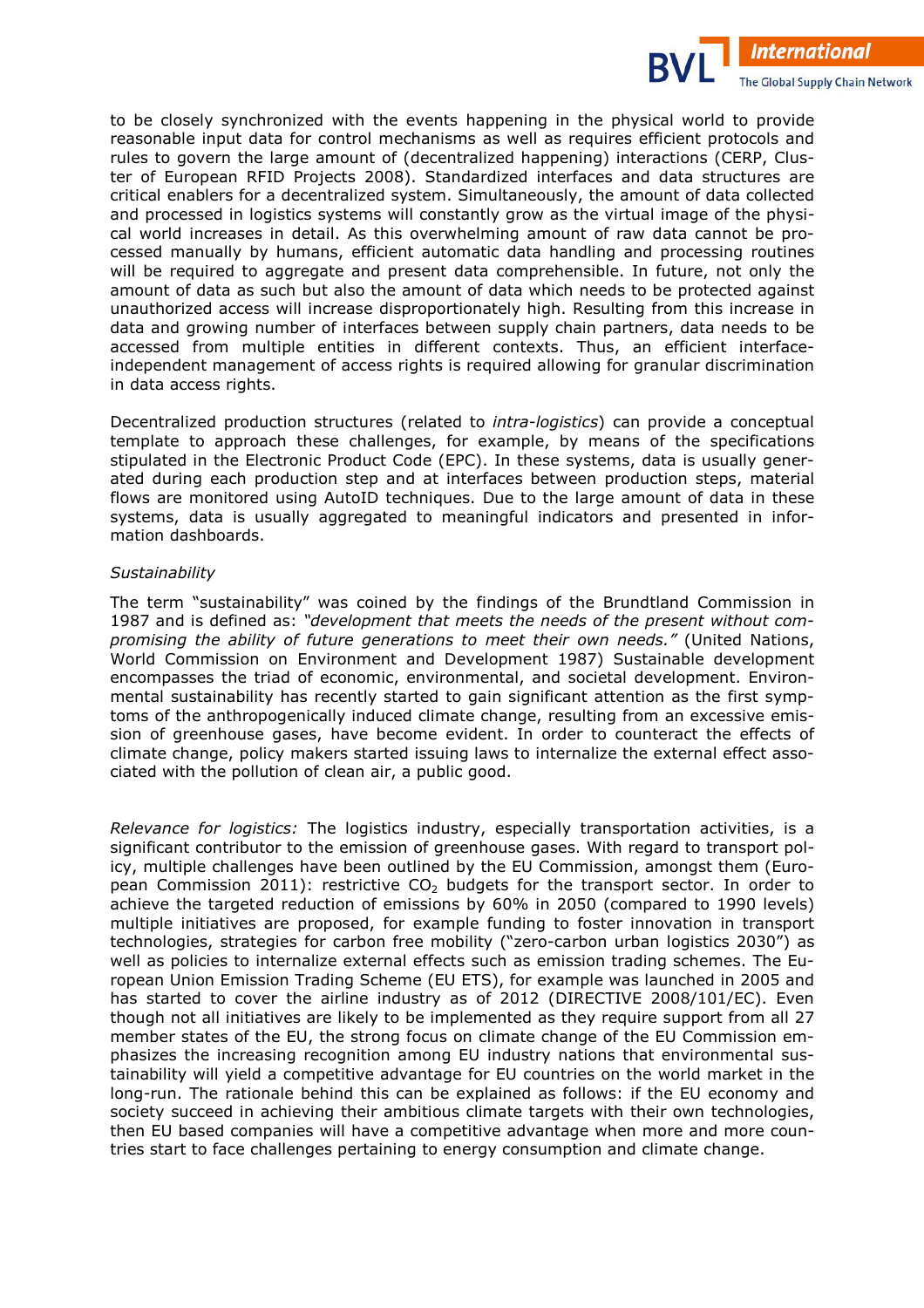

#### **2.2. Beyond Megatrends: Structural Breaks and Economic Crises**

#### *Structural Breaks*

Megatrends induce incremental change in the environment of logistics systems and in logistics systems themselves. Thus, systems can be adapted in an evolutionary manner to changing conditions. In contrast, structural breaks cause abrupt dysfunctionalities and often result in a sudden sharp decline in logistics performance. This raises the question to what extent logistics systems can be prepared for the occurrence of structural breaks as well as which options for adaptability are available. Evidently, scientific literature has not been concerned with structural breaks in a systematic way. Nevertheless, specific problem clusters can be identified: political eruptions as recently observed in Tunisia, Egypt or Libya as well as terrorist action, local military conflicts, and economic downturn may cause global supply chains to fail suddenly and unexpectedly. Similar effects can be caused not only from anthropogenic induced environmental catastrophes such as oil spills, nuclear or chemical accidents but also from natural disasters, for example, earthquakes, tsunamis, floods or volcanic eruptions. Natural disasters or military conflicts of) ten result in humanitarian catastrophes. This cluster has increasingly attracted scientific attention from logistics researchers and is referred to as "humanitarian logistics" (Balcik & Beamon 2008). Albeit the main research focus lies on the efficient deployment of first aid resources or quick reconstruction of infrastructure and does not deal with the adaptability of logistics systems.

#### *Economic Crises*

Economic crises are not exclusively caused by exogenous disturbances such as natural disasters or military conflicts as presumed in classic economic theory. It has been accepted at a very late stage in economic sciences that primarily human behavior and decision taking induce fluctuations in the business cycle (Keynes 1994; Schumpeter & Röpke 2006). So far, the most severe crises originated in the financial sector: Mississippi Bubble 1720, Great Depression 1929 and the global financial and economic crisis 2008. While basic influencing factors for the development have been largely explored, it still remains impossible to predict the timely occurrence of crises precisely. This is due to the fact that basic economic parameters as well as group behavior show significantly different patterns prior to each crisis, thus, making existing bellwethers for crises meaningless. Roubini & Mihm (2010) claim that crises will turn out to be more severe the longer the previous phase of prosperity has been. In the case of shorter business cycles, periodic downturns are likely to provide more opportunity for innovation and businesses to change antiquated structures in the sense of "creative destruction" as formulated by Schumpeter & Röpke (2006). Against this background and the recent global financial and economic crisis, different scenarios described in economic long-term forecasts need to be evaluated. Three scenarios are distinguished (Rothengatter et al. 2010; OECD/ITF 2009):

- "Bounce back", i.e. the global economy returns to its original growth path within five years. This scenario is most desired by the economy, yet also involves the highest risks as it is likely that behaviors remain unchanged, thus, leading to the next crisis.
- "Retrenchment", i.e. sustained pessimism slows down the economy and process of globalization and associated flow of goods. This scenario only seems likely if international relations drastically change.
- "Schumpeter creative destruction", i.e. the crisis triggers the development of new market structures including the financial sector and innovation towards sustainable products and processes. Thus, in this scenario firms need to increase flexibility and shorten lead times to be able to quickly respond to changing conditions.

*Relevance for logistics:* Economic activity drives trade volumes and associated logistics activity. Thus, pertaining to the scenarios discussed one can conclude that logistics activity will increase until the next crisis occurs or that it will decrease due to political dis-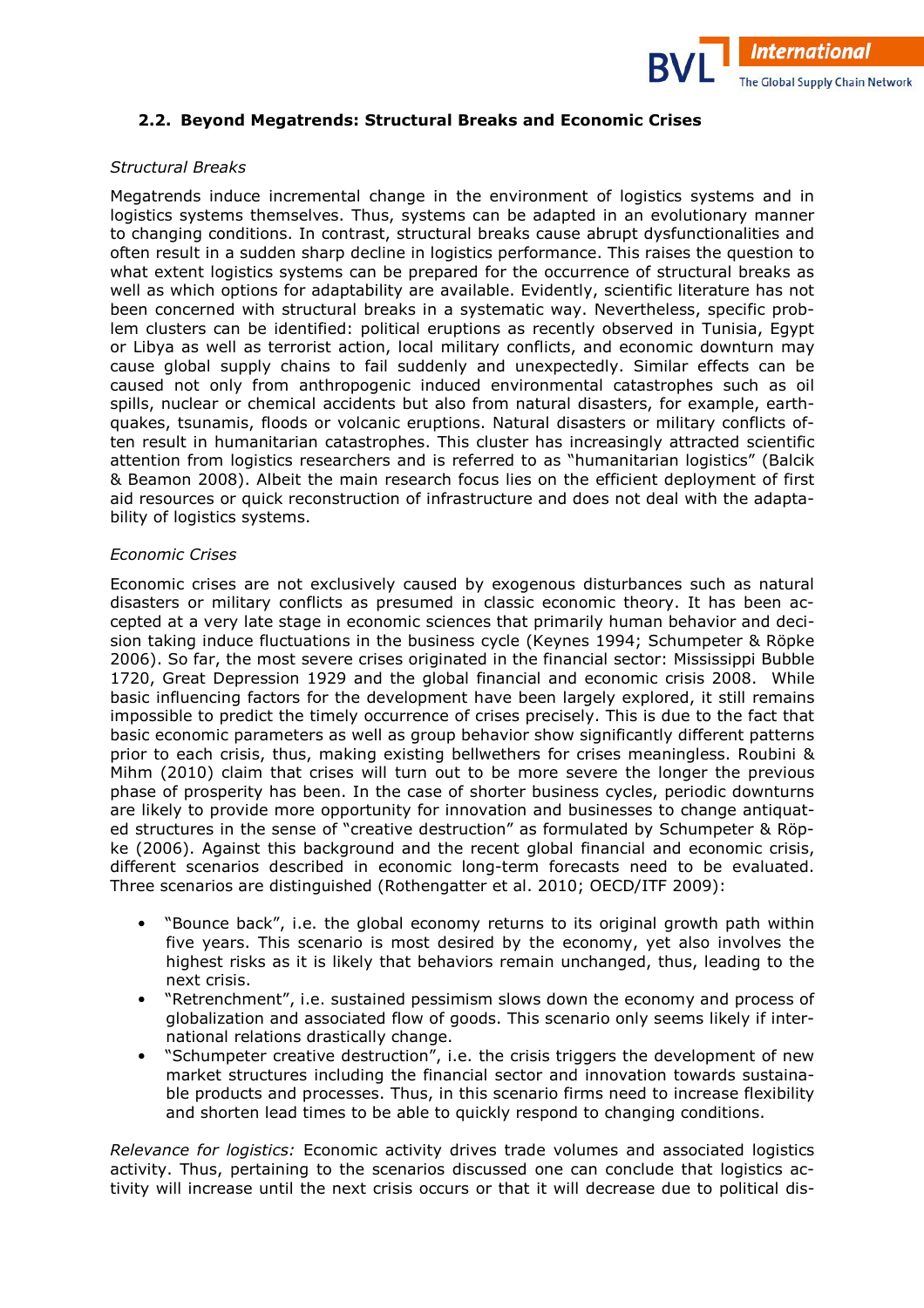ruption and increased pessimism of citizens. In the Schumpeter scenario, logistics activities need to cope with increased fluctuations due to structural changes which would strengthen flexible logistics service providers and question traditional business practice. Irrespective of a concrete scenario, academics and practitioners expect structural environmental conditions to change more quickly, thus, requiring economic actors to have an increased ability to adapt. Rapidly changing economic and environmental conditions result in goal conflicts between long-term commitments allowing for the use of mass capacity means of transport and short term responses to fluctuating demand under the constraint of minimal capital commitment. Thus, it is likely that new types of cooperative logistics will emerge, either on contractual or auctions basis in order to share risks, increase flexibility and maintain service levels.

**International** 

The Global Supply Chain Network

## **3. The Future of Logistics: Adopting the Cloud Paradigm?!**

## **3.1. The Impact of Limited Predictability on Logistics Systems & Strategies**

Megatrends, structural breaks and economic crises increase volatility, uncertainty, and complexity and, thus, limit logistical predictability. Nevertheless, the leading design principle for logistics systems over the last two decades has been (costs) efficiency, not the least enabled by quick developments of information technology (Christopher & Peck 2004). Tang & Tomlin (2008) argue that *"executives strived to improve their financial performance, [...] implemented [...] initiatives to increase revenue (e.g. increase product variety, frequent new product introduction), reduce cost [e.g. reduce supply base, just\* in-time (JIT) system, vendor-managed inventory (VMI)] and reduce assets (e.g. outsourced manufacturing) [...] [which, added by author] created longer and more complex global supply chains, which are more vulnerable to business disruptions."* Furthermore*,*  Tang (2006) argues that costs efficiency is accompanied by high hidden costs incurring in case of a disturbance (Lee 2004). More and more frequent business disruptions due to economic crises, political unrest, volcanic eruptions, earthquakes and tsunamis motivated academics and practitioners to develop strategies to maintain supply chain performance even in volatile environments. The most prominent strategy proposed is Risk Management.

Miller (1992) and Juttner et al. (2003) define risk as the unpredictability or variation in corporate outcomes, for example supply chain performance. Uncertainty about external variables which influence corporate outcomes increases risk. Risk management has the objective to reduce risk either by reducing its probability or impact, or both. Miller (1992) suggests 5 organizational responses to uncertainties of which 4 are relevant to logistics: avoidance, control, cooperation, and flexibility. Enterprises can avoid supply chain risks, for example, by discontinuing business relations with unreliable suppliers or control risk by integrating vertically. Alternatively, companies can sign multilateral long-term cooperation agreements which results in a *"transfer of risks between the companies; it may decrease some risks and increase others*" (Hallikas et al. 2004). However, alliances are usually established rather slow, incur costs to set up, may require a partial integration of organizations and are usually long-term commitments, thus, reducing flexibility in some cases. Supply chain flexibility can also be improved by, for example, increasing the number of suppliers for a particular input factor or decentralized warehouses which enable a quick response to local demand fluctuations. Tang (2006) summarizes the risk management process in the following steps: identification, assessment (probability and impact), and development of mitigation strategies. Zsidisin et al. (2004) provide, for example, an elaborate overview of techniques to assess supply risk. Nevertheless, in an uncertain, complex and volatile environment not all risks can be identified, assessed and mitigated

i,

<sup>4</sup> Miller (1992) also proposes imitation as an organizational response to reduce risk. However, imitation seems not to be an appropriate response to reduce supply chain risk.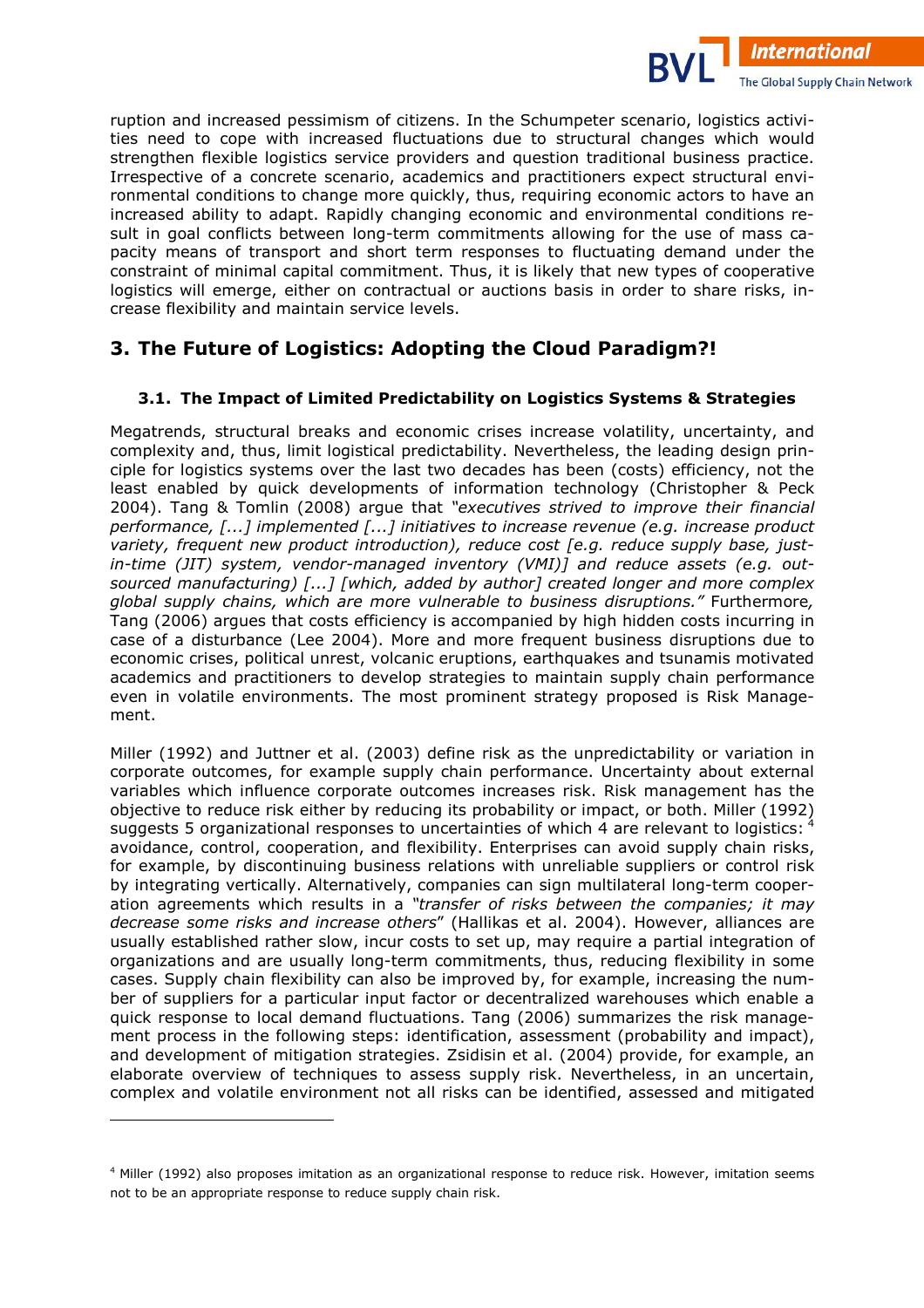in advance. Moreover, Tang (2006) argues that "[w]ith inaccurate estimates of the prob*ability that a major disruption would occur, many firms find it difficult to perform cost/benefit or return on investment analysis to justify certain risk reduction programmes or contingency."* As a consequence, alternatives to risk management have been proposed.

**International** 

The Global Supply Chain Network

"Robust" supply chain strategies enable firms to efficiently manage regular fluctuations under normal circumstances and help them in sustaining their operations if a major disruption occurs (Tang 2006). Robustness can be achieved by designing supply chains in a particular way, for example, through strategic stock, additional de-coupling points, or postponement. Furthermore, robust strategies can also contribute to building resilient supply chains. Christopher & Peck (2004) define supply chain resilience as *"the ability of a system to return to its original state or move to a new, more desirable state after being disturbed."* Resilience can be improved through: design principles "keeping options open" or the use of "selective slack", collaboration along the supply chain, and supply chain agility. Agility enables firms to quickly react to changes in demand and supply conditions through end-to-end visibility of, for example, up- and downstream inventories as well as through minimal lead times along the supply chain. To summarize, robust and resilient strategies are an appropriate answer to an increased volatile and uncertain environment. Nevertheless, re-examining the "efficiency vs. redundancy" trade off may turn into a hard sell in some cases. Moreover, establishing overarching (global) supply chain visibility may be challenging and requires more and more advanced communication and infor) mation technology since *"traditional supply chains have been transformed into global "supply networks."" (Wind et al. 2009)* 

Surana et al. (2005) and Choi et al. (2001) take another perspective and argue that supply chain networks can be recognized as complex adaptive systems (CAS) with intense communication and inter-dependencies among its entities, processes and resources. Associated system characteristics are: non-linearity, complex multi-scale behavior, evolution and self-organization driven through its structure and function, thus increasing complexity. Consequently, management and control of these systems becomes difficult. Even though recent developments of communication and information technology contributed significantly to supply chain integration and visibility, current technologies lack the ability to achieve, for example, adaptive and collective behavior in autonomous decentralized distributed systems due to, for example, missing coordination and decision mechanisms. Similarly, Windt & Hülsmann (2007) argue that inherent complexity in today's supply chains can no longer be achieved through centralized planning and control systems. Con) sequently, they emphasize the need of a paradigm shift in logistics system design towards *"decentralised control of "intelligent" items in heterarchical structures"* instead of today's "centralised control of "non-intelligent" items in hierarchical structures". Notwithstanding that this paradigm shift constitutes a non-negligible reorientation of logistics system design; multiple research approaches investigating the design and performance of complex, adaptive, autonomous, cooperative, and decentralized systems in distributed environments can be considered a first point of reference. Surana et al. (2005) model and analyze supply chain networks by means of CAS concepts, tools, and techniques such as dynamical systems theory, models from observed data, and network dynamics. Also Choi et al. (2001) recognize supply chain networks as CAS and propose that these systems rather emerge than result from deliberate design. Managers, thus, need to bal) ance between how much to control the network and how much to let it emerge in order to allow for network innovation and flexibility. Windt & Hülsmann (2007) study autonomous cooperation and control (which is related to the idea of self-organization) in logistics processes and discuss respective drivers and enablers such as RFID technology. Um  $(2010)$  simulates supply chains by means of multi-agent technology and proposes a new agent negotiation algorithm improving supply chain performance. Using holonic multiagent technology, Dominici (2010) introduces the concept of "capacity" describing the agents' know-how and Rodriguez et al. (2006) propose a collaborative negotiation approach for a holonic production system in their simulation respectively.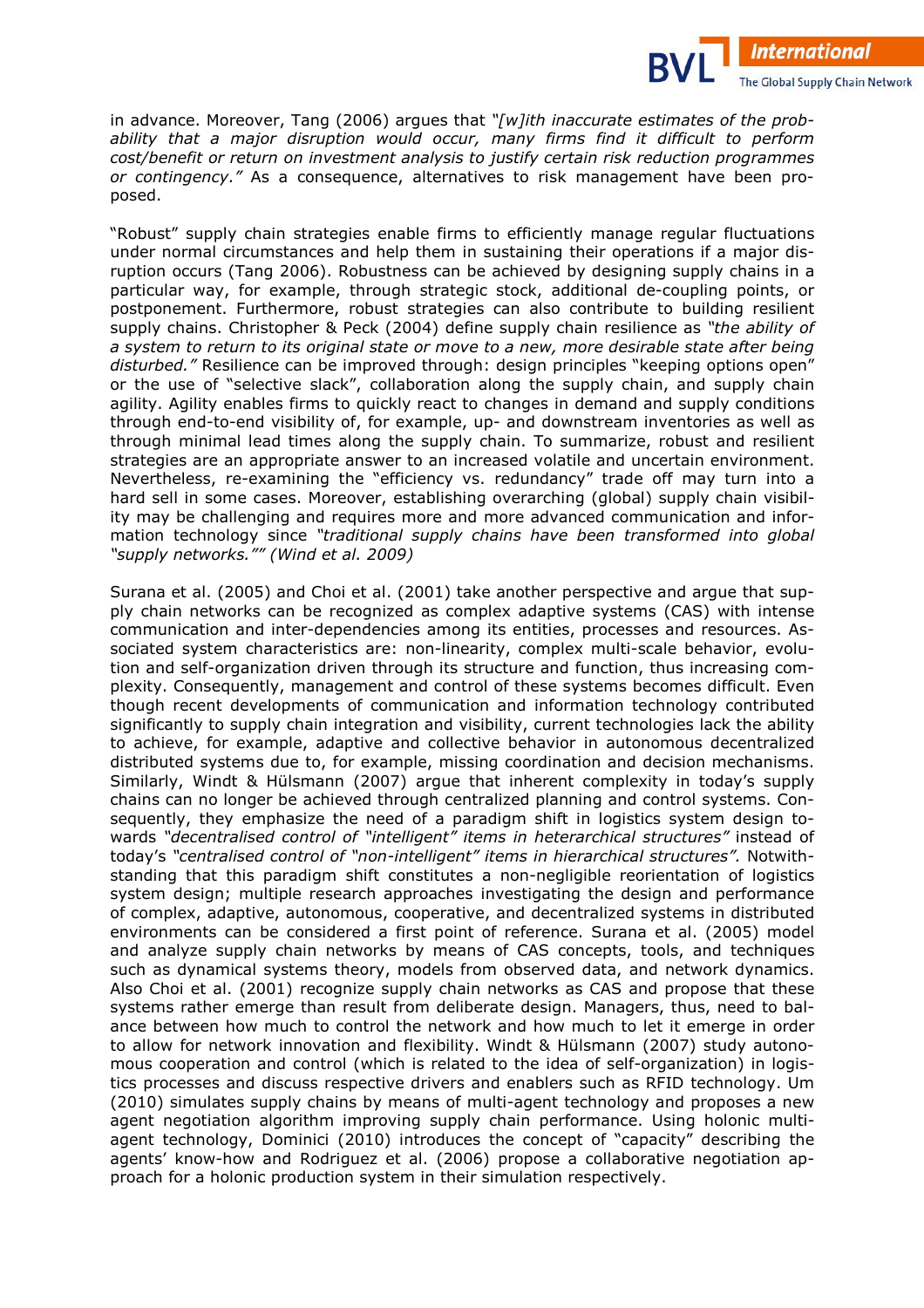

In conclusion, efficiency focused design principles make logistics systems vulnerable to disruptions. In the light of an increasingly volatile, uncertain and complex environment with limited predictability, the question to revisit current mainly efficiency focused design principles needs to be raised. Efficiency focused principles allowing for high performance under stable conditions need to be complemented with principles that maintain performance – even in the case of disturbances. In order to achieve this, strategies to provision for the occurrence of disturbances need to be further refined on the one hand. On the other hand, future design principles need to shift the focus towards effectiveness. Thus, robust and resilient design principles will gain in importance in future considerations. The trend towards increasingly integrated, thus interdependent, multi-staged, and slack-free systems needs to be superseded by a trend towards more and more decentralized, autonomous, cooperative, and de-coupled system constellations. These systems need to employ an appropriate amount of "slack" in order to ensure stable performance after disruptive events. This extended design philosophy does not only apply to micro-logistics systems but also to macro-logistics and infrastructure systems which are subject to similar challenges. Against this background, questions pertaining to a reasonable degree of outsourcing, centralization of production and distribution systems, number of suppliers and production locations, selection of transportation modes, routes and associated gateways as well as network structures of logistics service providers need to be reconsidered. These design challenges seem to resemble implications resulting from climate change considerations and increasing energy costs which also suggest a trend towards more and more de-coupled and decentralized logistics systems.

En route towards innovative logistics systems: Delfmann et al. (2010) argue that logistics is interdisciplinary academic discipline and, thus, uses and adapts methods from other research fields, such as mathematics or engineering, which could provide a conceptual template to overcome current and future challenges for logistics. Cloud Computing seems to a promising method originating in the field of computer sciences.

### **3.2. Paradigm Shift:**

i,

## **Transferring the Cloud Paradigm from Computing to Logistics**

Cloud Computing denotes a novel currently emerging model to provide and consume computing resources "as a service", based on "Service Level Agreements" (SLA). Thus far, a myriad<sup>5</sup> of definitions has been proposed. Among the most common ones are those proposed by Vaquero et al. (2008) who define that "*[c]louds are a large pool of easily usable and accessible virtualized resources (such as hardware, development platforms*  and/or services). These resources can be dynamically re-configured to adjust to a varia*ble load (scale), allowing also for an optimum resource utilization. This pool of resources is typically exploited by a pay-per-use model in which guarantees are offered by the Infrastructure Provider by means of customized SLAs."* and by the U.S. Department of Commerce National Institute of Standards and Technology (NIST) (2011): *"Cloud Com\* puting is a model for enabling ubiquitous, convenient, on\*demand network access to a shared pool of configurable computing resources (e.g., networks, servers, storage, appli\* cations, and services) that can be rapidly provisioned and released with minimal man\* agement effort or service provider interaction. This cloud model is composed of five es\* sential characteristics, three service models, and four deployment models."* An abridged description (based on the NIST definition) of these elements is provided in the following three paragraphs.

 $^5$  Vaquero et al. (2008) provide an overview of recent definitions and differences between Grid and Cloud Computing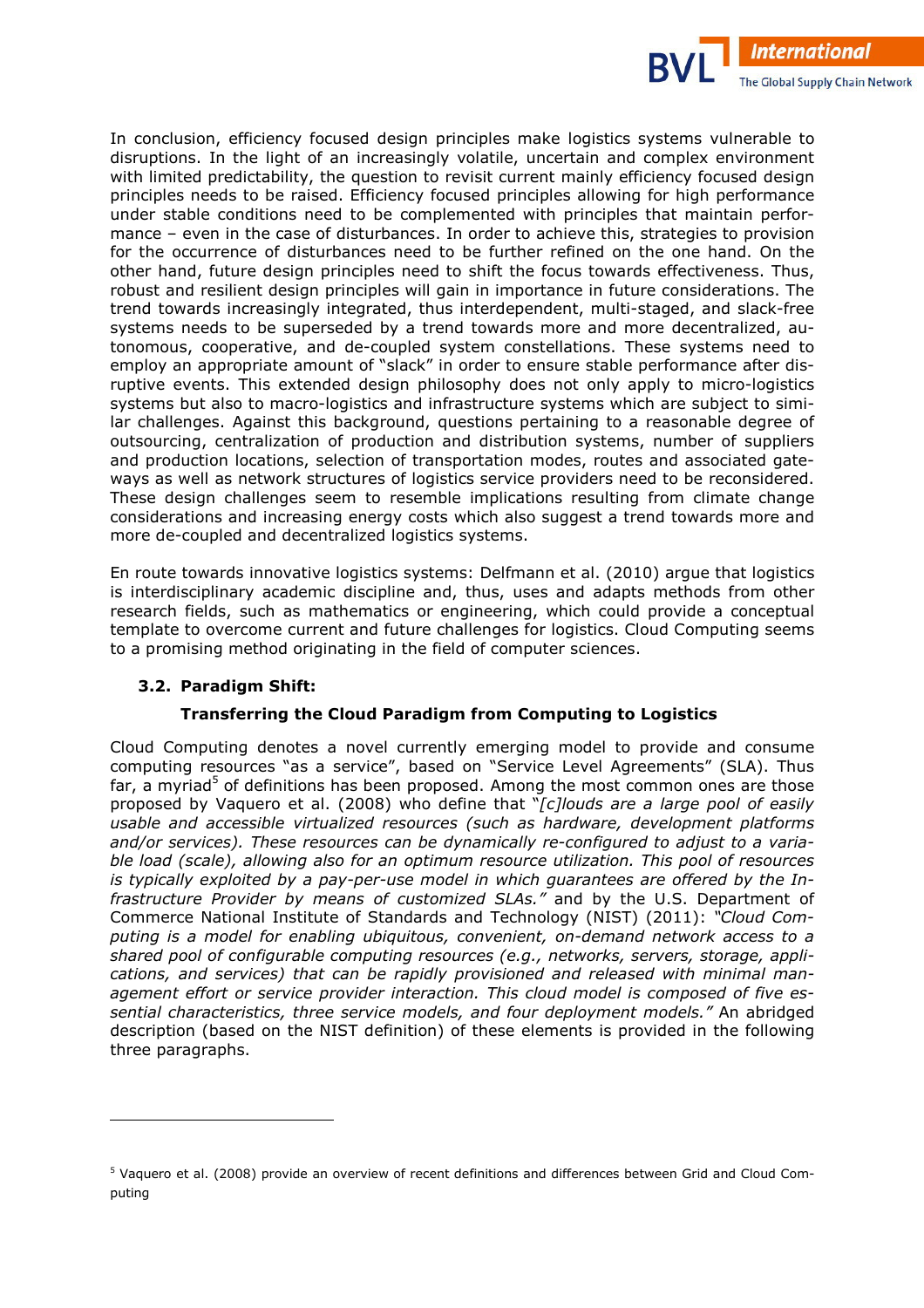*On-demand self-service allows consumers to unilaterally request and use compu*ting capabilities without having human interaction with their service provider. *Broad network access* allows users to consume computing capabilities over the internet by means of thin or thick client platforms such as mobile phones or notebooks.

**International** 

The Global Supply Chain Network

*Resource Pooling*: Each Cloud Computing provider's resources are pooled in order to fulfill the service demand from multiple consumers. To match consumer demand, the provider dynamically assigns and reassigns physical and virtual resources to consumers. Consumers generally have no control or knowledge about the detailed location of resources assigned.

*Rapid elasticity* of Cloud Computing results from the ability of providers to add and release resources quickly in order to match changes in consumer demand effectively. This happens without the consumer noticing, thus, computing capabilities appear to be unlimited and available at any quantity at any time. Kuperberg et al. (2011) analyze this characteristic in more detail and explicitly distinguish between scalability and elasticity. Scalability means that a system *"maintains its performance goals/SLAs even when […] its workload increases (up to a certain workload bound)."* An elastic system dynamically adds or releases more resources when service demand increases or decreases respectively. *"Thus, elasticity adds a dynamic component to scalability."* System elasticity depends on the following variables: "trigger and reconfiguration points" define time instants when resources can be added to a system and when they become effective respectively. The "temporal distribution of reconfiguration points" describes the density of reconfig) uration points over time. The "effect of reconfiguration" is the amount of resources added or released; in particular, this defines the granularity of reconfigurations possible. Finally, the "reaction time" denotes the time interval until the system has adapted to a new stable state after a reconfiguration has been triggered. In terms of a mathematical optimization problem, elasticity implies the relaxation of a previously binding constraint.

*Measured Service:* In order to automatically control and optimize the use of resources a suitable metering capability for each service is deployed. Service utilization is monitored, controlled, and reported. As a consequence, both providers and consumers have transparency on actual resource usage, thus, allowing a pay-peruse model.

- Cloud Computing services are categorized according to the type of capability pro) vided to the consumer into three *service models*. *Infrastructure as a Service (IaaS)* comprises the provision of fundamental computing resources, such as stor) age or processing power, on which arbitrary software, for example operating systems, can be deployed and run by the consumer. *Platform as a Service (PaaS)* provides an application-hosting environment to consumers in which they can deploy applications created using a specific programming language, for example, Ja) va or Python. Finally, *Software as a Service (SaaS)* allows consumers *"to use the provider's applications running on a cloud infrastructure."* (U.S. Department of Commerce National Institute of Standards and Technology (NIST) 2011) These applications are usually accessed via a web browser or other thin client interfaces and (mobile) devices.
- Four *deployment models* have been defined for Cloud Computing; the distinctive feature being who is entitled to consume underlying cloud infrastructure resources. In *private clouds*, cloud infrastructure is provided for the exclusive use of one organization as opposed to *public clouds* which openly provide infrastructure to the general public. The case in which cloud infrastructure is provided to a specific community of organizations that have shared concerns is denoted as *commu\* nity cloud*. The infrastructure of a *hybrid cloud* is a composition of at least two dis) tinct cloud infrastructures that are connected through an interface which, for example, allows the portability of data and applications. This requirement is also referred to as interoperability between clouds.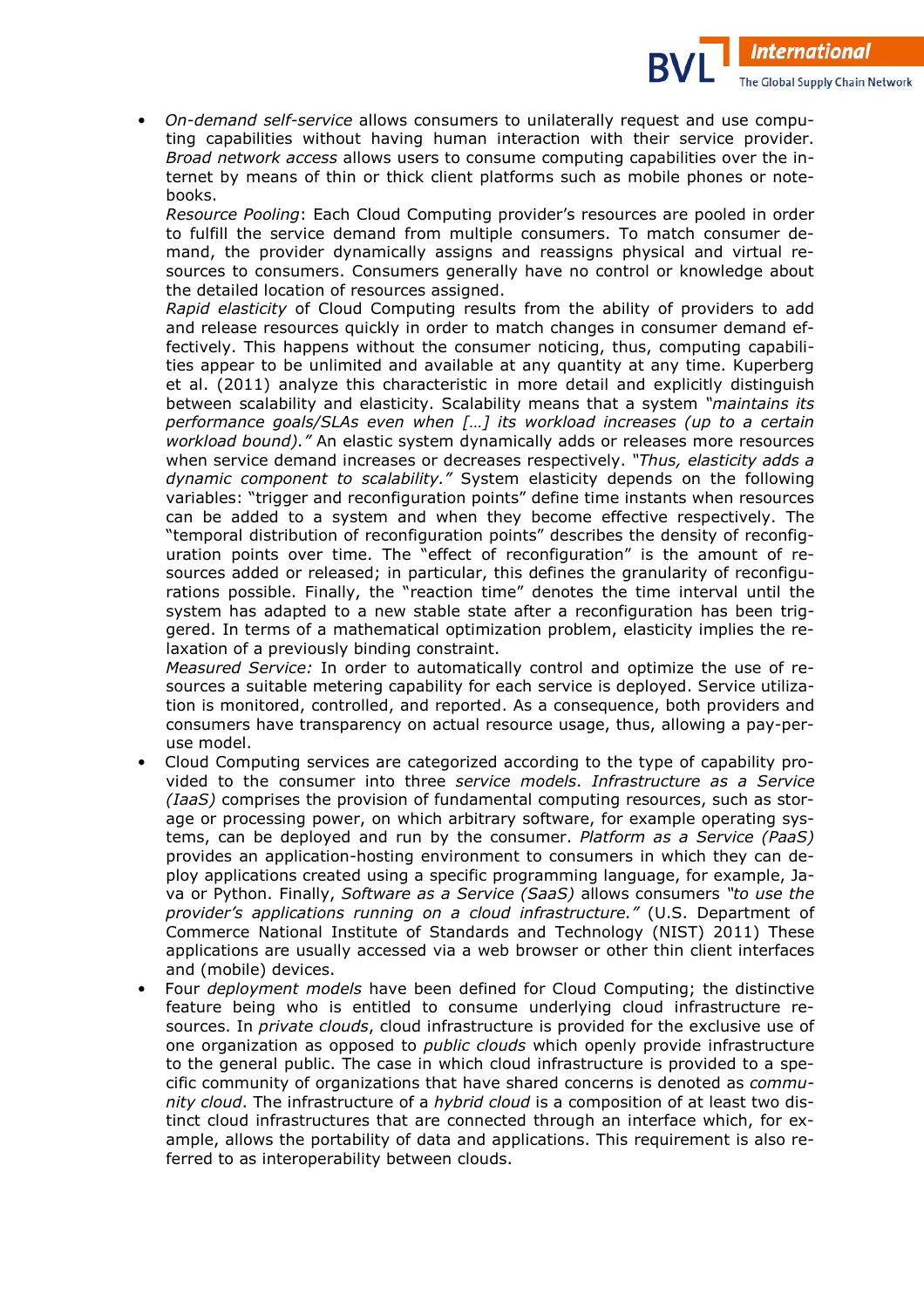In other words, one could argue that the Cloud Computing model solves the fundamental logistic problem of providing the right commodity or service, in the right quality & quantity, at the right location & time, to the right customer, at the right price for, say, computing resources. Nevertheless, the model and its associated characteristics, service and deployment models described above can also be interpreted in more abstract terms with the objective to identify the concepts underlying. To illustrate, Cloud Computing utilizes three service models which are compiled by applying the concepts of resource abstrac) tion, virtualization and subsequent encapsulation in services. From an abstract point of view, these concepts could be applied to any type of resource. In the following, this set of underlying concepts of Cloud Computing will be denoted as the "cloud paradigm".

**International** 

The Global Supply Chain Network

Switching the order of the previous argument: Cloud Computing solves the fundamental logistic problem of the provision of computing resources by means of the cloud paradigm. Thus, it seems to be a self-evident idea to adopt this paradigm to other domains dealing with logistics problems such as the distribution and warehousing of goods. To clarify explicitly for the context of this paper, adopting the cloud paradigm to other domains does *not* denote the implementation of a Cloud Computing solution in the target domain to provide domain-specific computing services. It, in fact, denotes the interpretation of the target domain –itself– including its specific characteristics through the lens of the cloud paradigm. Consequently, adopting the paradigm necessarily entails a critical assessment of whether it is reasonable and feasible to actually adopt the paradigm as well as whether cloud characteristics can be preserved in the new domain.

Xu (2012), for example, adopts the cloud paradigm to the manufacturing domain. Whereas the concept of Cloud Manufacturing is new, it builds on recent trends to move from production-oriented to service-oriented manufacturing as well as on existing manufacturing approaches for distributed resources *"encompass[ing] technologies such as networked manufacturing, manufacturing grid (MGrid), virtual manufacturing, agile man\* ufacturing [...]".* Compared with existing approaches, Cloud Manufacturing particularly improves the coordination between the resource service provider and demand through centralized service management. The service model of Cloud Manufacturing covers the whole product life cycle: product design, manufacturing, testing and managing all other stages. However, compared with Cloud Computing, the process of resource virtualization and encapsulating them in cloud services is more challenging due to the higher heterogeneity of physical resources and manufacturing capabilities. Liu et al. (2011), for exam) ple, propose a method to describe heterogeneous manufacturing resources as well as their capabilities in an isomorphic manner utilizing, for example, semantic web concepts.

Cloud Manufacturing is closely related to another research field commonly referred to as intra-logistics which primarily focuses on organizing, controlling and optimizing (raw) material flows on the premises of a firm, for example, within a factory building. The basic properties of material flow systems are outlined by Overmeyer et al. (2009). Functionalities cover basic transport or sorting functions. Planning and coordination is achieved by means of a central control unit. Challenges arise, for example, from different sizes of materials to be transported. As a consequence systems have been customized to match the requirements of a specific use case, thus, system reconfigurations involve significant effort and costs. In order to increase flexibility of these systems, for example, to cope with shorter product life cycles more cost efficiently, Overmeyer et al. (2009) propose to use "intelligent" small scale transport modules. Modules can be easily combined in order to be able to transport, for example, larger goods. Coordination of modules is achieved in an autonomous decentralized way. Communication among transport modules as well as between materials and transport modules is achieved through RFID technology.

Similarly, Günthner et al. (2010) argue that mechanical components of manufacturing systems have been largely modularized, but modules are still controlled centrally. This increases operational risk as systems become increasingly complex due to, for example, the trend towards individualization (ten Hompel (2010). Thus, a paradigm shift within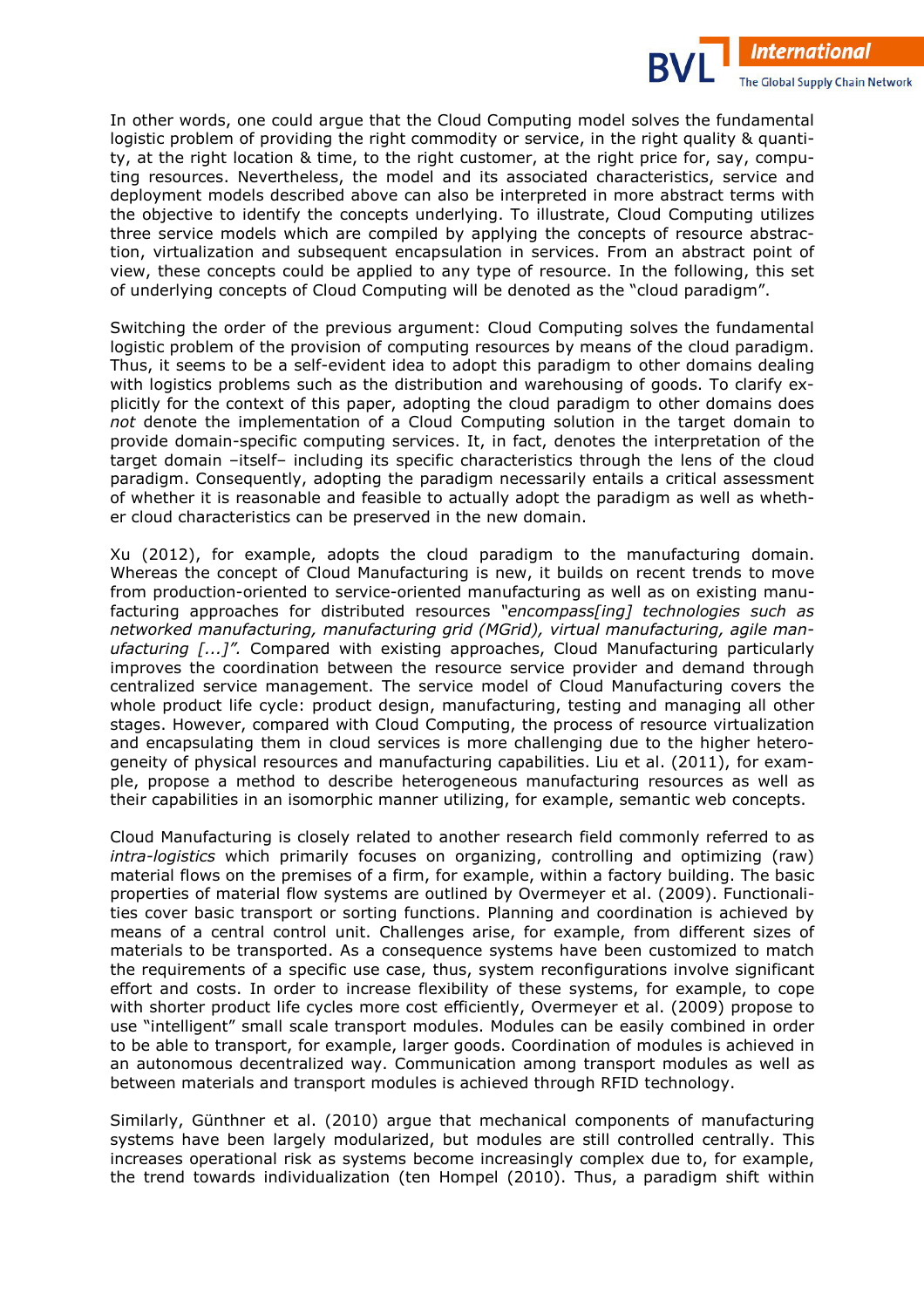intra-logistics is needed. Innovative material flow systems need to consist of intelligent infrastructure, small scale transport modules and need to function in a similar way as computer networks: decentralized, cooperative, adaptive, and free of hierarchy. The Internet of Things provides a conceptual template for these systems.

**International** 

The Global Supply Chain Network

Scholz-Reiter et al. (2007) further argue that there is no need for full self-control within each logistics system. The optimal degree of self-control is a rather function of: logistics performance targets, complexity and degree of self-control. Especially in complex systems, logistics performance increases if the degree of self-control increases, reaches a maximum, and then starts to fall again if self-control is further increased.

Furthermore, new manufacturing techniques such as 3D printing are likely to make manufacturing more flexible in future (The Economist 2012). 3D printing is an additive manufacturing technique, in which thin material layers are successively added until a solid object emerges. Each layer is cured, for example by exposure to ultraviolet light. In other words, compared to regular office printers, 3D printers use (raw) materials as ink. 3D printers are ideally suited for mass customization of finished parts or low-yolume products as there are almost no economies of scale so far. Additive manufacturing increases flexibility and shortens the time to market as printers can manufacture any kind of product without reconfiguration at decentralized locations. In this case only raw materials need to be distributed to manufacturers, the digital copy, i.e. the plan, of the product is available in an online library. As a consequence, the protection of intellectual property will be challenging as digital things can be copied easily. Also the risk of going to market is decreased by additive manufacturing as entrepreneurs are able to test and modify their ideas before scaling up production.

## **3.3. Adopting the Cloud Paradigm to Logistics:**

### **Conceptualization and Critical Appraisal of Paradigm Adaptability**

Similar to the example of Cloud Manufacturing, the idea of adopting the cloud paradigm to logistics builds on existing logistics strategies, integrates and complements them with the objectives to overcome current limitations and, thus, to improve logistics performance in volatile, uncertain and complex environments. The adoption of the cloud paradigm to the logistics domain will be denoted as "Cloud Logistics".

The definition of Cloud Logistics is still in its infancy. No generally accepted definition exits thus far, but constructive proposals can be found in the literature. The working group "Future Topics of Logistics" of the Scientific Advisory Board of the BVL defines Cloud Lo) gistics as *"an environment of "virtual" systems that facilitate supply chains' overall coor\* dination and use of distributed resources, capacities, processes, and services from supply chain partners. These systems are based on advanced information and communication technologies that leverage modern Internet services."* (German Logistics Association (BVL) 2012) Under the term "Supply Chain as a Service", Leukel et al. (2011) provide a more detailed conceptualization of Cloud Logistics, covering, amongst others, a model to describe a supply chain exclusively through services, cloud scalability and potential con) straints resulting from the physical heterogeneity of logistics resources, and the role of SLAs. The conceptualization of Cloud Logistics proposed in this paper picks up on these contributions. It details them further and, more importantly, discusses whether the characteristics of Cloud Computing can be preserved in the logistics domain – explicitly taking into account the specific properties of logistics, say, the flow of physical goods in physical networks. The following discussion is structured along the elements (i.e. essential characteristics, service and deployment models) of the NIST definition of Cloud Computing.

A necessary precondition for Cloud Logistics is the feasibility of abstracting, virtualizing and encapsulating logistics resources (e.g. trucks, trains, vessels, airplanes, warehouses incl./excl. inventory) and associated operational capabilities (e.g. as (un-) loading transportation vehicles, freight commissioning and de-consolidation, placing and removing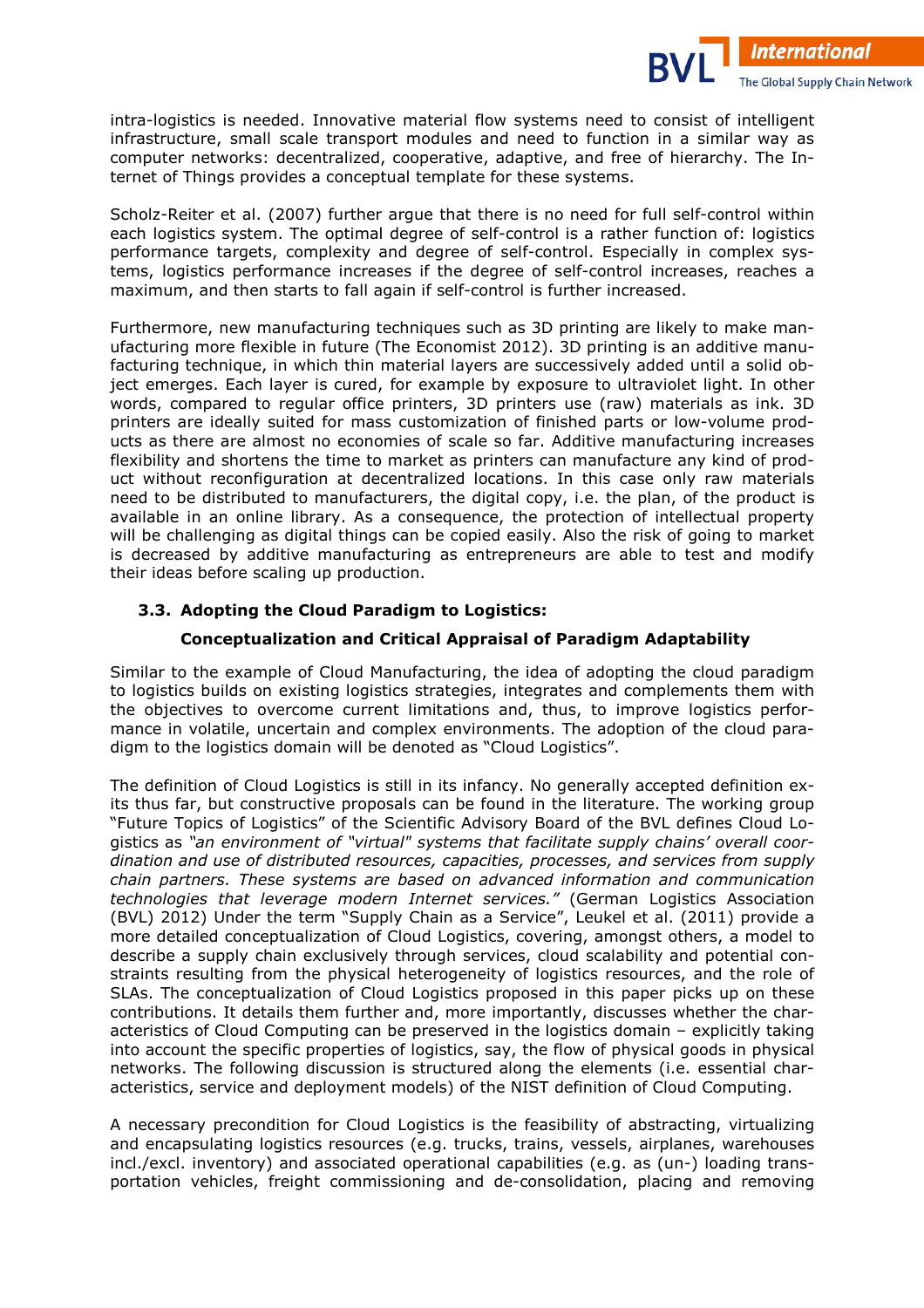goods from stock in warehouses, or handling freight documents) in services. With regard to transportation resources, already today, a high level of abstraction can be observed. This can be illustrated with the ocean freight business: logistics service providers commonly take an intermediary role between shippers and ship operators and broker "abstract" transportation capacity (e.g. FCL or LCL) on a particular trade lane from X to Y instead for capacity on a particular type of vessel. In general, complexity of abstraction and virtualization depend on resource's properties which need to be described in an isomorphic manner in order to utilize this "class of resource" as a service. Consequently, the abstraction and virtualization of, for example, warehouses designed for a specific type of good is likely to be more complex than of transportation resources. With regard to describing logistics through services: the logistics function is often outsourced to specialized service providers. The underlying outsourcing relationships are commonly structured by means of Service Level Agreements (SLAs) which describe logistics activities in terms of services already today. Leukel et al. (2011) propose a "service-based" supply chain model focusing on the description of services and their relations. In particular, the problems of service composition, i.e. forming a new service by combining at least two other services, and service coordination, i.e. finding the best composition of services, are raised. Service composition requires that services are interoperable (which can be achieved through the use of semantic web services) and is a prerequisite for service coordination. An initial evaluation of the proposed supply chain model (focusing only on service composition) by means of a supply chain system for ground handling operations at airports was successful and, thus, provides first evidence that the cloud paradigm can be adopted to logistics. In summary, it can be argued that above stipulated precondition for Cloud Logistics is generally fulfilled for logistics.

**International** 

The Global Supply Chain Network

Cloud Computing offers *broad network access* as well as *on-demand self-service* to computing capabilities. However, these characteristics can be partially preserved only for Cloud Logistics. Logistics capabilities (services) cannot be accessed or provided over the internet but are always associated with a physical flow of goods in physical networks. Nevertheless, the business initiation, definition of scope of services and contract closure can be performed online, for example, via an electronic data interchange (EDI) or via a specialized Cloud Logistics platform. With regard to on-demand provision of logistics capabilities, Cloud Logistics preserves the characteristic of Cloud Computing with the minor difference that the time gap between service request and provision may be larger in Cloud Logistics. Moreover, on-demand provision of logistics capabilities is common business practice if procured from an external provider, for example, a pick-up by an express courier can be scheduled on needs basis. However, logistics capabilities cannot be provided as a self-service. Human interaction between the shipper and the respective logistics service provider or sub-contractor will always occur.

Cloud Logistics generally preserves the characteristics of *scalability and elasticity*. Scala) bility arises from the property that without adding additional resources, service levels (e.g. delivery times) can be maintained in case of (small) demand fluctuations. The capacity of a logistics resource is larger in this case than the capacity needed to fulfill an additional service request, for example, partial container loads are consolidated. Elasticity is preserved as logistics resources can be added or removed dynamically, for example additional trucks can be allocated to an unforeseen capacity-intensive transportation service request. However, Leukel et al. (2011) emphasize that elasticity may be lower compared to Cloud Computing due to an increased time necessary for resource reconfiguration. Time may be required to overcome physical distances between the current resource's location and its targeted deployment location. In order to ensure sufficient elasticity this implies that there may exist an upper bound for the geographical coverage of a logistics cloud which depends on the respective resource type. Also Leukel et al. (2011) argue that there may be only a very limited set of resources with required properties available. Thus, constraining elasticity may be further. Finally, the temporal distribution of reconfiguration points may be much lower than in Cloud Computing. Pre-determined flight schedules or sailing lists will likely reduce elasticity.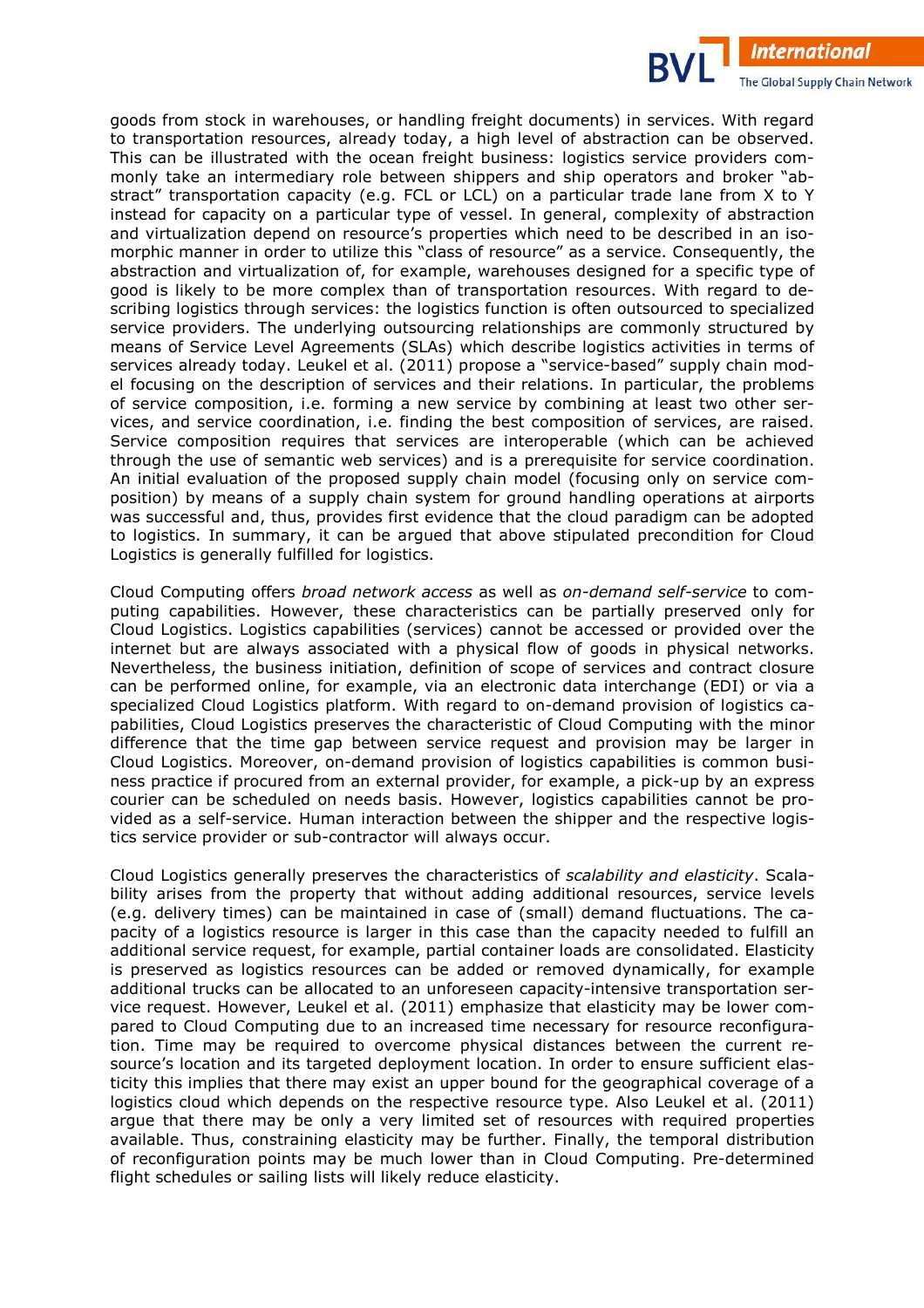

Cloud Logistics preserves the characteristics of *resource pooling*. Yet, resources can be pooled in considerably different ways:

- In the first pooling scenario one logistics services providers operates a pool of resources in order to fulfill the service requests from multiple customers. The logistics service provider will realize efficiency gains resulting from economies of scale and scope through pooling. This resembles the general Cloud Computing pooling scenario in which one provider pools resources and assigns them dynamically to serve multiple customers.
- In the second pooling scenario at least two logistics service providers pool their resources in order to serve their combined customer base or customers of a third party. Providers will decide on those resources or services that will also be accessible to other providers. As a consequence, resource pooling requires horizontal cooperation between logistics service providers. Yet, this type of cooperation does not imply an ongoing commitment between suppliers as in, for example, strategic alliances. It is rather a transient short-term cooperation which ends automatically after an agreed service has been fulfilled. To add, cooperation in Cloud Logistics differs from sub-contracting in such a way that terms and conditions are predefined, use utility prices and are not subject to (constant re-)negotiation between providers. Anticipated efficiency gains will then arise from the improved utilization of currently underutilized resources of the cooperating logistics service providers. This scenario can be considered as an extension to the first as it implies that each cooperating logistics service provider already operates an own resource pool and it emphasizes the principle of "self-similarity" of logistics (Delfmann et al. 2010). As multiple companies have already outsourced logistics to specialized service providers this precondition seems to be generally fulfilled. Thus, Cloud Logistics offers a potentially interesting method to improve efficiency through cooperation.
- A third way to pool resources arises if arbitrary companies in an arbitrary industry cooperate horizontally and share resources which are directly connected to logistics resources, for example inventory in warehouses. Cooperating companies may have either outsourced the management of the associated warehouse or manage it themself. Zhao et al. (2005) *"analyze a decentralized dealer network in which each independent dealer is given the flexibility to share his inventory […] each dealer faces his own customer demand with high priority, and inventory\*sharing*  requests from other dealers with low priority." Dealers' sharing behavior and system performance is analyzed pertaining to incentives, subsidies and transshipment fees. Thus far, the authors of the paper in hand are aware of one example in apparel industry in which this type of resource pooling has been implemented successfully. Consider this simplified workflow of order generation, handling and invoicing: A shoe manufacturer operates an online shop, incoming orders are offered to the dealer located closest to the customer, the dealer accepts and delivers the shoes; the manufacturer pays the dealer and invoices the customer.

Charging logistics services on *pay-per-use basis* by means of SLAs is common business practice in the logistics industry. However, the concept of Cloud Logistics heavily builds on the commoditization of logistics services. As a consequence, Leukel et al.  $(2011)$  emphasize that the adoption of the pay-per-use model in Cloud Logistics depends largely on whether logistics services can actually be transformed into a utility. Another prerequisite for a successful adoption is the ability to precisely measure service delivery and actual resource usage. Due to the physical characteristics of logistics, this is more challenging compared to Cloud Computing, nevertheless feasible. Precise measurement requires close synchronization between the physical and virtual world which generally can be achieved by deploying sensors at all relevant points in the logistics system as emphasized by the Internet of Things (Fleisch 2010). Ideally this measurement happens automatically, for example, through RFID technology. However, the penetration of these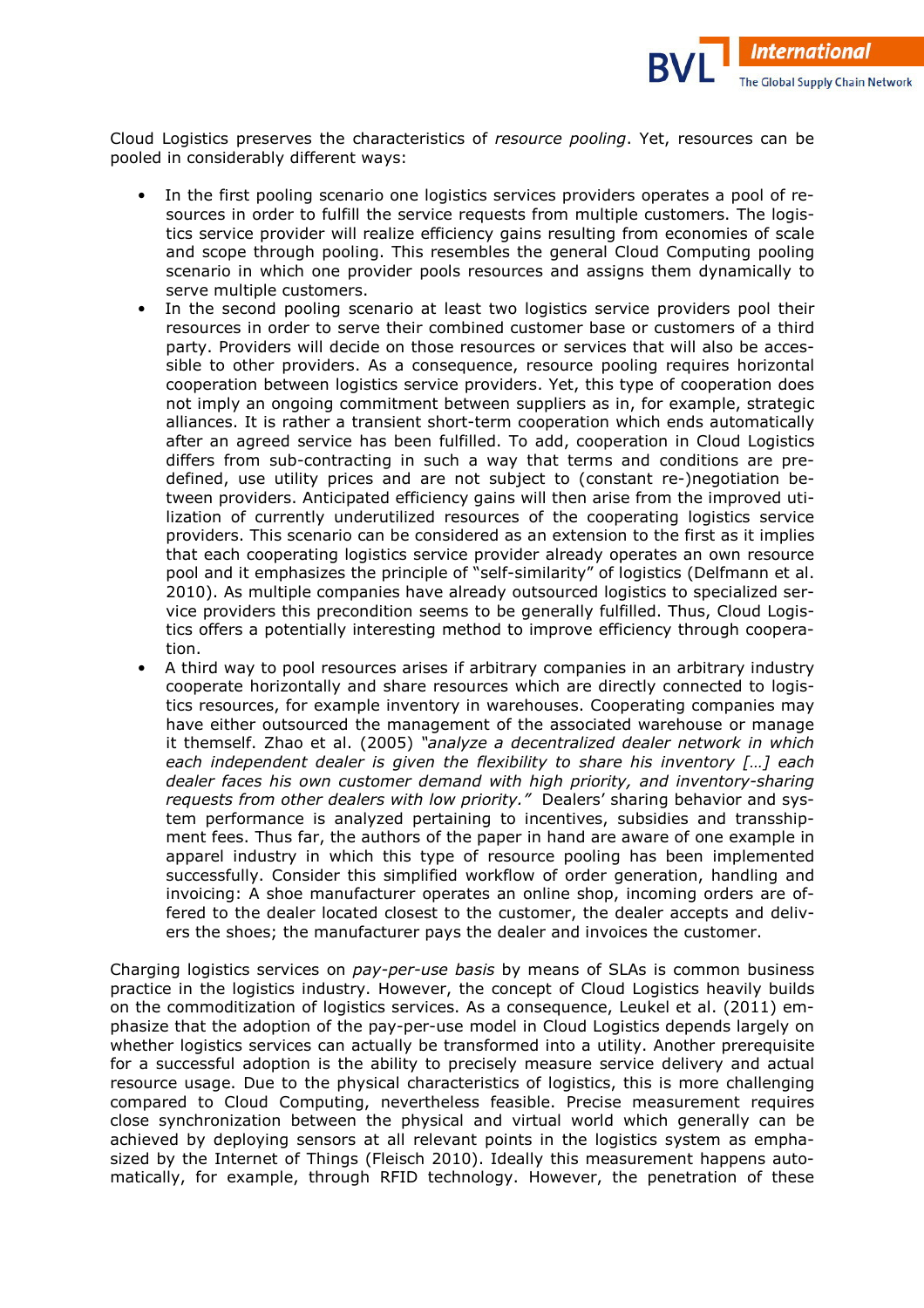technologies in logistics systems is rather low today but is likely to further increase over time with falling prices and technological innovation. Cloud-wide data compatibility of these sensors is a critical enabler for integrated service measurement. Furthermore, a conceptual challenge arises from the fact that the actual costs incurred from service delivery or resource usage may not be quantifiable in a straight forward way. Consider the case in which a provider delivers one incremental shipment using a truck loaded with own shipments. Hence, transparent price setting mechanisms and fair allocation rules of efficiency gains are essential. One possible way to overcome this challenge would be to auction off services on a Cloud Logistics platform.

**International** 

The Global Supply Chain Network

In Cloud Computing three distinct service models have been proposed. Thus far, no comprehensive service model for Cloud Logistics has been proposed. Service models general) ly depend on the resources types and their capabilities. Consequently, the Cloud Logistics service model covers basic transportation, warehousing services, but also associated value added services such as packaging or customs clearance. These services usually require some sort of physical handling of goods. Yet, also services without direct physical manipulation are conceivable; hence some of them may be accessible over the internet. Information or financial services such as shipment tracking or billing belong to this class. However, information and financial services cannot be provided standalone, i.e. detached from or without an underlying physical flow of goods. In fact, these services build on their measurement. Thus, again a close synchronization between the physical and the virtual world is a necessary prerequisite for these services.

The deployment models used in Cloud Logistics significantly depend on the type of resource pooling employed. The first pooling scenario seems to resemble a *public cloud*  with regard to transportation resources. Pertaining to warehousing resources it may rather resemble a *private cloud* as warehouses are in some cases provided exclusively for one customer. The second pooling scenario resembles a *hybrid cloud*. The interoperability of services between the individual resource pools (or clouds) is a precondition for suc) cessful implementation. Coordination of resource deployment will likely be achieved through a common IT platform. The third pooling scenario resembles either a *hybrid* or *community cloud –* depending on the legal relations and the existence of a "shared concern" between the organizations involved. Furthermore, if the cooperating companies have outsourced the operation of their warehouses to a common provider, it is likely that this provider will evolve as a cloud operator and coordinate resource usage. Alternatively, the coordination can be achieved through the manufacturer of the shared inventory as outlined in the example above.

To summarize, the provided conceptualization and its critical appraisal emphasize that the cloud paradigm can be adopted to the logistics domain. The most important cloud characteristics, i.e. resource pooling, scalability and elasticity, can be preserved in the logistics domain which is characterized by the physical flow of goods in physical networks. Scalability and elasticity make Cloud Logistics systems robust against supply chain disruptions, volatile and uncertain demand. Cloud Logistics systems are also resilient: geographically distributed resources can be re-configured, added, or removed from the cloud, thus, allowing the cloud to dynamically move to a previous or new more preferred state. In other words, Cloud Logistics systems can be expected to outperform conventional logistics systems in volatile, uncertain and complex environments.

### **3.4. Towards Cloud Logistics: the Challenges Ahead**

The cornerstones to conceptualize Cloud Logistics have been set. Yet, without doubt, various unsolved challenges remain to implement successfully a true Cloud Logistics system. In the following, potential fields for future research are briefly outlined.

A comprehensive service model based on logistics resources needs to be developed. Service compatibility, especially with regard to data interfaces, will be critical to ensure that services from more than one logistics provider can be combined to solutions. Existing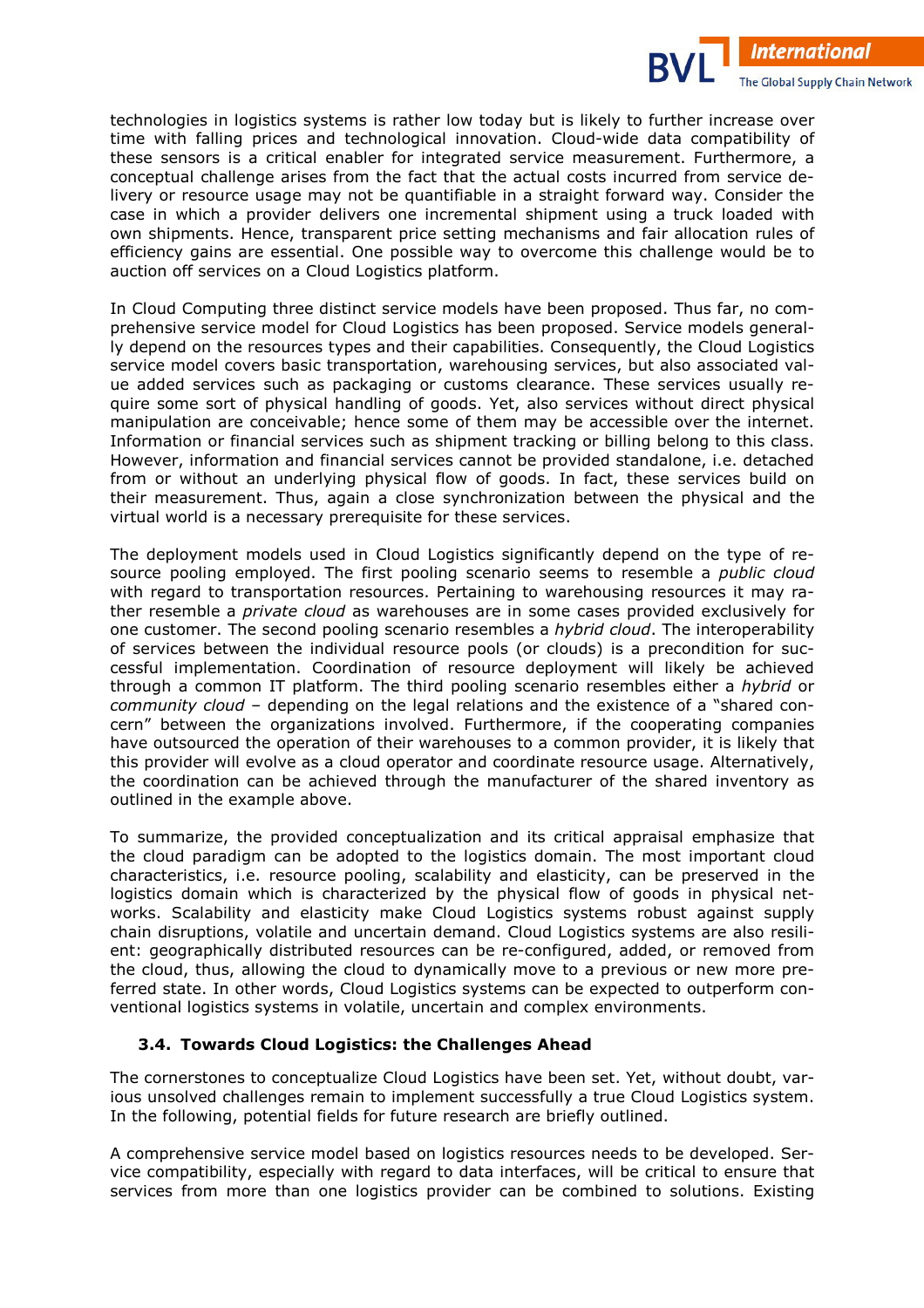concepts, for example, from Cloud Manufacturing are likely to be applicable to logistics too. In light of this service model, it needs to be understood if and how logistics providers need to adapt their current service portfolios to offer Cloud Logistics services.

**International** 

The Global Supply Chain Network

Cloud Logistics uses subject to the underlying resource pooling scenario a different de) ployment model. In case of a *hybrid* deployment model logistics service providers need to cooperate (horizontally). Future research needs to investigate what preconditions need to be fulfilled for this type of cooperation to happen and how these relations can be governed effectively and efficiently. In particular, the potential need for a neutral "cloud operator" needs to be evaluated, which, for example, coordinates and moderates between suppliers or defines, manages, enforces common policies for data interfaces, service standards, performance measurement or policies that ensure data privacy if sensitive customer information is shared during service delivery. Further questions pertain to coordination mechanisms to match service demand with supply including prioritization rules in case of resource shortages, transfer pricing models for rendered services, and allocation rules for cooperation gains. Moreover, rules for quick supplier qualification are essential to allow for elasticity. Nevertheless, this will increase risks resulting from a high number of potentially unknown suppliers. Thus, questions concerning the assurance of service quality, liability management and security of freight need to be considered.

Logistics service providers are currently using heterogeneous, sometimes archaic IT systems with various data standards and interfaces. Towards implementing a Cloud Logistics IT platform, questions regarding the definition of a common data model and interfaces need to be addressed. Further, it needs to be understood who, for example a dedicated institution, will drive this definition process.

Another field of future research focuses on how Cloud Logistics could influence the role of logistics service providers. Zacharia et al. (2011) argue that *"the role of 3PLs has evolved from a provider of logistics services to that of an orchestrator within the supply chain. Orchestration can be defined as the activity of managing, coordinating, and focusing the value-creating network."* Acknowledging their orchestration role, does this imply that 3PLs are tending to move into a "cloud operator" role? The same argument can be made for 4PL businesses which have, by definition, a neutral arbitrating role; integrate and coordinate the services rendered by other providers. Will these "service integrators" final) ly emerge in Cloud Logistics, providing end-to-end solutions? Will there be a difference in how small and medium sized logistics service providers will be affected compared to globally operating ones? Furthermore, in Cloud Computing, providers tend to specialize with respect to the three service models. Will a similar specialization happen in Cloud Logistics, i.e. with generally non-customer facing infrastructure and customer-facing service providers (Leukel et al. 2011)? Also some providers could specialize in IT solutions enabling Cloud Logistics.

The effects of Cloud Logistics on end customers need to be understood in detail. Custom) ers will only support and request the implementation of Cloud Logistics if they can benefit from, for example, improved service levels and/or lower costs. If this assumption holds, will customers need to adapt their procurement strategies for Cloud Logistics services? Will customers accept that their goods are transported by potentially unknown suppliers? Further, which industries are likely to be early adopters of Cloud Logistics? For instance, in the fast moving consumer goods industry already today manufacturers and retailers closely collaborate (Christopher & Peck 2004). To add, will companies agree to share crit) ical resources (e.g. inventory) with direct competitors? If yes, under what conditions?

Thus far, Cloud Logistics is a theoretical idea which cannot be observed empirically. Con) sequently, the actual performance in volatile, uncertain, and complex environments has not been evaluated. Nevertheless, some currently existing 3PL/4PL structures, freight exchanges, partial load and line based cooperations with and without a parent company share concepts with Cloud Logistics. Leukel & Kirn (2011) propose to utilize the theories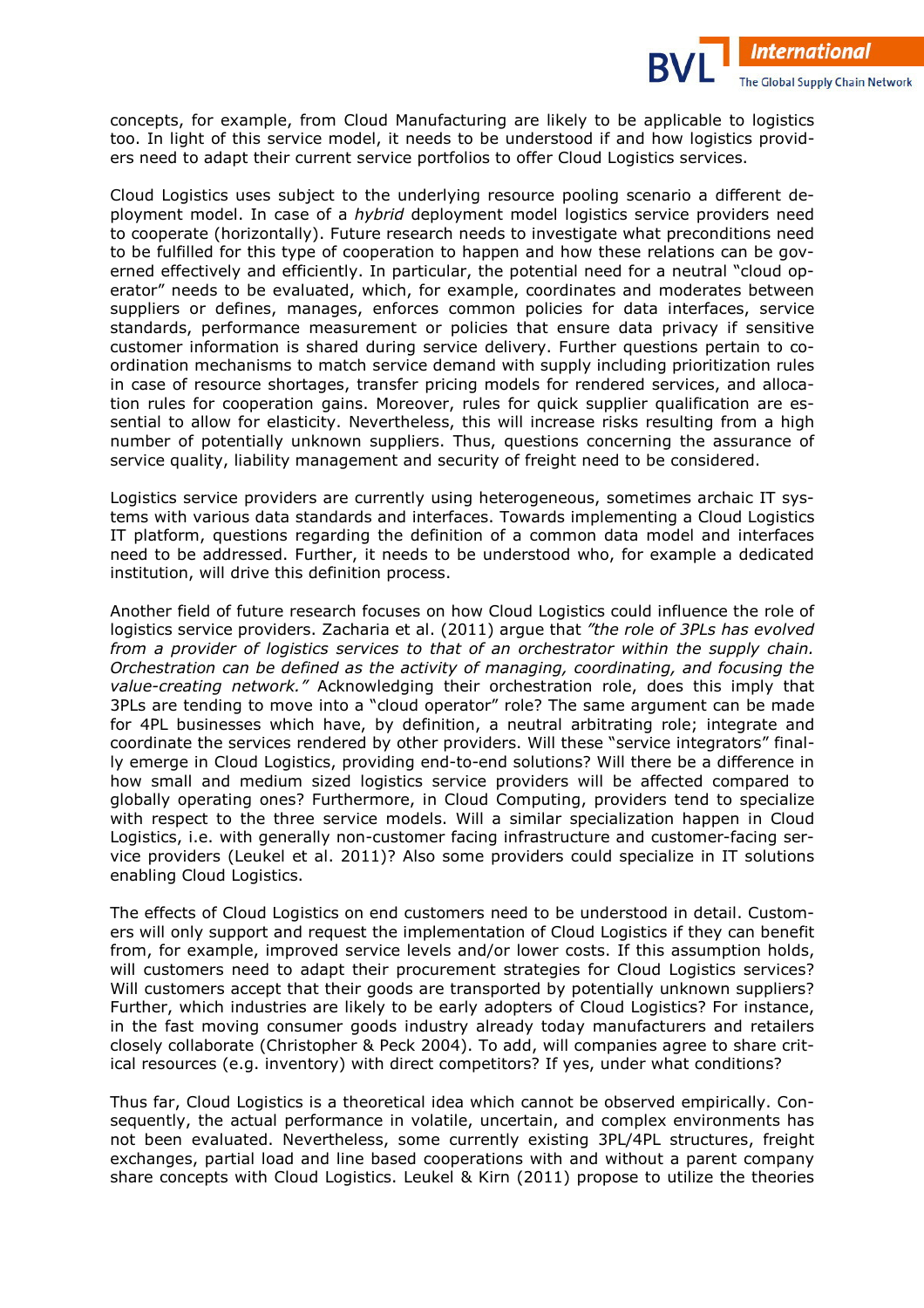of New Institutional Economics, say transaction costs theory, agency theory, and property right theory to evaluate "Cloud Value Systems". Applying these theories to existing 3PL/4PL structures could be a starting point to understand the performance of Cloud Logistics in a real business environment.

**International** 

The Global Supply Chain Network

## **4. Conclusion**

An adequate answer to the challenges for logistics arising from an increasingly complex, uncertain, volatile and less predictable environment seems to be found in principle by means of adaptive, coordinated, distributed, autonomous logistics systems based on decentralized self-control mechanisms in sense of Cloud Logistics. Nevertheless, it remains a long way to go until a first successful system implementation will be achieved. The variety of the generically outlined challenges ahead emphasizes the manifoldness of this research field for academic research but also for successful business implementation. The methods available in related research fields show that there is no need to start from scratch when approaching this task but rather that there exists a fruitful basis from which future research can set off. This certainly ushers in another important chapter in history of logistics.

## **Bibliography**

Balcik, B. & Beamon, B. M. (2008): Facility location in humanitarian relief. International Journal of Logistics Research and Applications 11 (2): 101–121.

CERP, Cluster of European RFID Projects (2008): Research Needs and Future Trends. Research in the scope of RFID and the Internet of Things.

Choi, T. Y., Dooley, K. J. & Rungtusanatham, M. (2001): Supply networks and complex adaptive systems: control versus emergence. Journal of Operations Management 19 (3): 351–366.

Christopher, M. & Lee, H. (2004): Mitigating supply chain risk through improved confi) dence. International Journal of Physical Distribution & Logistics Management 34 (5): 388–396.

Christopher, M. & Peck, H. (2004): Building the Resilient Supply Chain. The International Journal of Logistics Management 15 (2): 1–14.

Delfmann, W., Dangelmaier, W., Günthner, W., Klaus, P., Overmeyer, L., Rothengatter, W., Weber, J. & Zentes, J. (2010): Towards a science of logistics: cornerstones of a framework of understanding of logistics as an academic discipline. Logistics Research 2 (2): 57–63.

DHL Solutions & Innovations (2011): City Logistics. Solutions for Tomorrow's Mega Cities. DHL Solutions & Innovations. Available online at http://dsi.dhlinnovation.com/en/aboutus/projects/focusprojects/city, checked on 24/04/2012.

DIRECTIVE 2008/101/EC: Directive of the European Parliament and of the Council of 19 November 2008 amending Directive 2003/87/EC so as to include aviation activities in the scheme for greenhouse gas emission allowance trading within the Community in Official Journal of the European Union.

Dominici, G. (2010): The Holonic Production System: A Multi Agent Simulation Approach. iBusiness 02 (03): 201–209.

European Commission (2011): WHITE PAPER Roadmap to a Single European Transport Area – Towards a competitive and resource efficient transport system, Brussels. Available online at http://eur-

lex.europa.eu/LexUriServ/LexUriServ.do?uri=COM:2011:0144:FIN:EN:PDF, checked on 25/04/2012.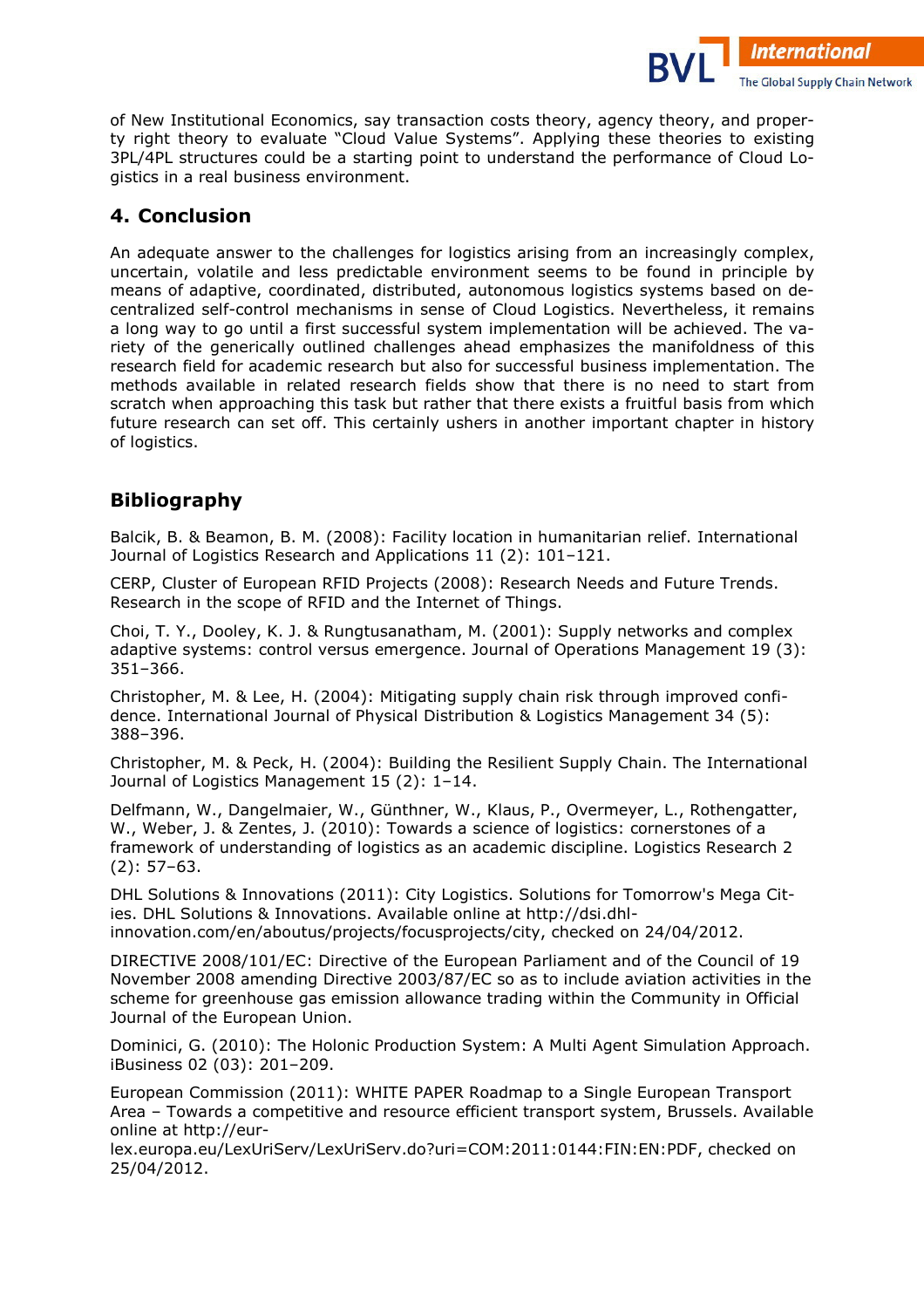

European Commission: Directorate-General for Energy and Transport (2009): A sustainable future for transport. Towards an integrated, technology-led and user-friendly system. Publication Office of the European Union, Brussels.

Federal Ministry of Education and Research (BMBF) (2012): Future Megacities. Federal Ministry of Education and Resarch. Available online at http://www.future) megacities.org/index.php?id=home&L=1, checked on 24/04/2012.

Fleisch, E. (2010): What is the internet of things an economic perspective. Economics, Management, and Financial Markets 5 (2): 125–157.

German Logistics Association (BVL) (2012): 6th International Scientific Symposium on Logistics. Coordinated Autonomous Systems. Call for Papers. Available online at http://www.bvl.de/misc/filePush.php?id=15746&name=ISSL12+Call+for+Papers, checked on 18/04/2012.

Günthner, W. & Hompel, M. ten (Eds.) (2010): Internet der Dinge in der Intralogistik. Springer, Berlin Heidelberg.

Günthner, W. A., Chisu, R. & Kuzmany, F. (2010): Die Vision vom Internet der Dinge. Pages 43–46 in Internet der Dinge in der Intralogistik (W. Günthner & M. ten Hompel, Eds.). Springer. Berlin Heidelberg.

Hallikas, J., Karvonen, I., Pulkkinen, U., Virolainen, V.-M. & Tuominen, M. (2004): Risk management processes in supplier networks. International Journal of Production Econo) mics 90 (1): 47–58.

Hompel, M. ten (2010): Individualisierung als logistisch-technisches Prinzip. Pages 3–7 in Internet der Dinge in der Intralogistik (W. Günthner & M. ten Hompel, Eds.). Springer, Berlin Heidelberg.

International Telecommunication Union (ITU) (2005): The internet of things. Internation) al Telecommunication Union, Geneva.

Juttner, U., Peck, H. & Christopher, M. (2003): Supply chain risk management: outlining an agenda for future research. International Journal of Logistics Research and Applications 6 (4): 197–210.

Keynes, J. M. (1994): Allgemeine Theorie der Beschäftigung, des Zinses und des Geldes. Duncker und Humblot, Berlin.

Kritzinger, S., Beullens, P., Limbers, J., Bonilla, D. & Navaias-Cawood, E. et al (2010): Deliverable 2 of LogMan project; LogMan - Logistics & Manufacturing trends and sustainable transport. Funded by the European Commission 7th RTD Programme, Basle. Available online at http://www.logman-

footprint.eu/fileadmin/Documents/Deliverable%202\_FINAL%20VERSION.pdf, checked on 24/04/2012.

Kuperberg, M., Herbst, N., Kistowski, J. & Reussner von, R. (2011): Defining and Quanti) fying Elasticity of Resources in Cloud Computing and Scalable Platforms. Karlsruhe (Karlsruhe Reports in Informatics (früher: Interner Bericht. Fakultät für Informatik, Karls) ruher Institut für Technologie), 16).

Lee, H. L. (2004): THE TRIPLE-A Supply Chain. Harvard Business Review 82 (10): 102-112.

Leukel, J. & Kirn, S. (2011): A Framework for Studying Cloud Value Systems. It - Information Technology. it - Information Technology 53 (4): 195–201.

Leukel, J., Kirn, S. & Schlegel, T. (2011): Supply Chain as a Service: A Cloud Perspective on Supply Chain Systems. IEEE Systems Journal 5 (1): 16–27.

Liu, N., Li, X. & Wang, Q. (2011): A resource & capability virtualization method for cloud manufacturing systems. Pages 1003–1008 in IEEE International Conference on Systems, Man, and Cybernetics.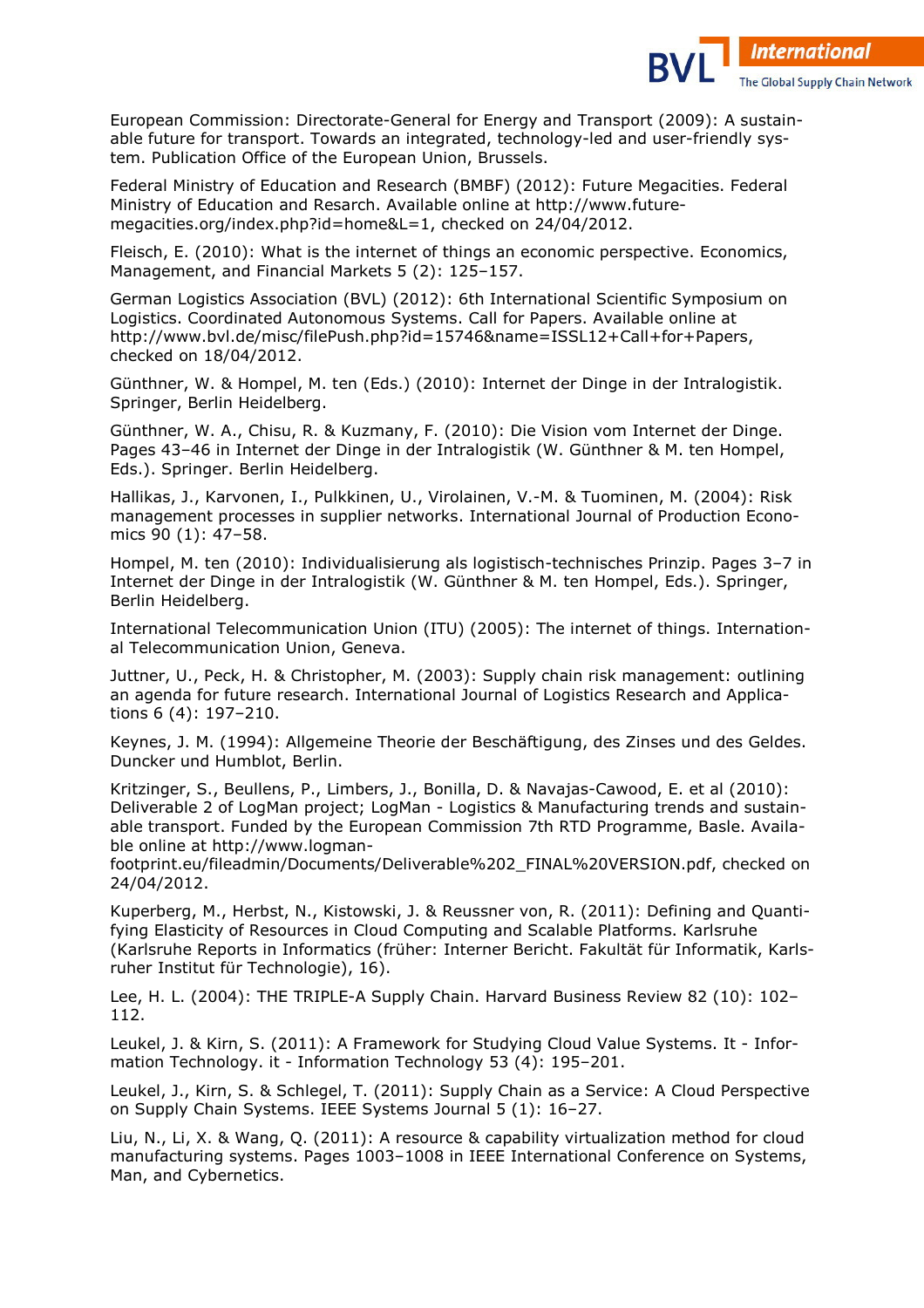

Manuj, I. & Mentzer, J. T. (2008): Global Supply Chain Risk Management. Journal of Business Logistics 29 (1): 133–155.

Mattern, F. (2003): Total vernetzt. Szenarien einer informatisierten Welt ; 7. Berliner Kolloquium der Gottlieb Daimler- und Karl Benz-Stiftung. Springer, Berlin Heidelberg.

Miller, K. D. (1992): A Framework for Integrated Risk Management in International Busi) ness. Journal of International Business Studies 23 (2): 311–331.

Nefiodow, L. A. (2006): Der sechste Kondratieff. Wege zur Produktivität und Vollbeschäftigung im Zeitalter der Information : die langen Wellen der Konjunktur und ihre Basisinnovationen. Rhein-Sieg-Verl, Sankt Augustin.

OECD/ITF (2009): Transport Outlook 2009: Globalisation, Crisis and Transport (Discus) sion Paper, No. 2009-12). Available online at http://www.internationaltransportforum.org/jtrc/DiscussionPapers/DP200912.pdf, checked on 24/04/2012.

Overmeyer, L., Ventz, K. & Falkenberg, S. (2009): Kleinskalige, multidirektionale Trans) portmodule für den Einsatz in der Intralogistik. Logistics Journal Referierte Veröffentlichungen.

Rodriguez, S., Gaud, N., Hilaire, V., Galland, S. & Koukam, A. (2006): An Analysis and Design Concept for Self-organization in Holonic Multi-agent Systems. Engineering Self-Organising Systems. Pages 62-75 in The 4th International Workshop on Engineering Self-Organizing Applications (ESOA'06) (S. Brueckner, S. Hassas, M. Jelasity & D. Yamins, Eds.). Springer, Berlin Heidelberg.

Rothengatter, W. et al. (2010): Simulation von Strukturänderungsszenarien zum Ent) wicklungspfad 2. Forschungsauftrag für das Bundesministerium für Bildung und For) schung, Berlin.

Roubini, N. & Mihm, S. (2010): Das Ende der Weltwirtschaft und ihre Zukunft. Campus, Frankfurt am Main.

Scholz-Reiter, B., Beer, C. de, Böse, F. & Windt, K. (2007): Evolution in der Logistik. Selbststeuerung logistischer Prozesse. Pages 179–190 in 16 Deutscher Materialfluss) Kongress. Intralogistik bewegt - mehr Effizienz, mehr Produktivität : Tagung, München, 29. und 30. März 2007. VDI Verlag, Düsseldorf.

Schumpeter, J. A. & Röpke, J. (2006): Theorie der wirtschaftlichen Entwicklung. Duncker und Humblot, Berlin.

Surana, A., Kumara, S., Greaves, M. & Raghavan, U. Nandini (2005): Supply-chain networks: a complex adaptive systems perspective. International Journal of Production Research 43 (20): 4235–4265.

Tang, C. (2006): Robust strategies for mitigating supply chain disruptions. International Journal of Logistics 9 (1): 33–45.

Tang, C. & Tomlin, B. (2008): The power of flexibility for mitigating supply chain risks. International Journal of Production Economics 116 (1): 12–27.

The Economist (2012): Special report: Manufacturing and innovation. The Economist 403 (8781): after page 46.

U.S. Department of Commerce National Institute of Standards and Technology (NIST) (2011): The NIST Definition of Cloud Computing Recommendations of the National Institute. NIST. Source: Special Publication 800-145.

Um, W. (2010): A Study of Multi-Agent Based Supply Chain Modeling and Management. iBusiness 02 (04): 333–341.

United Nations, Department of Economic and Social Affairs, Population Division (2008): World Urbanization Prospects: The 2007 Revision. Available online at